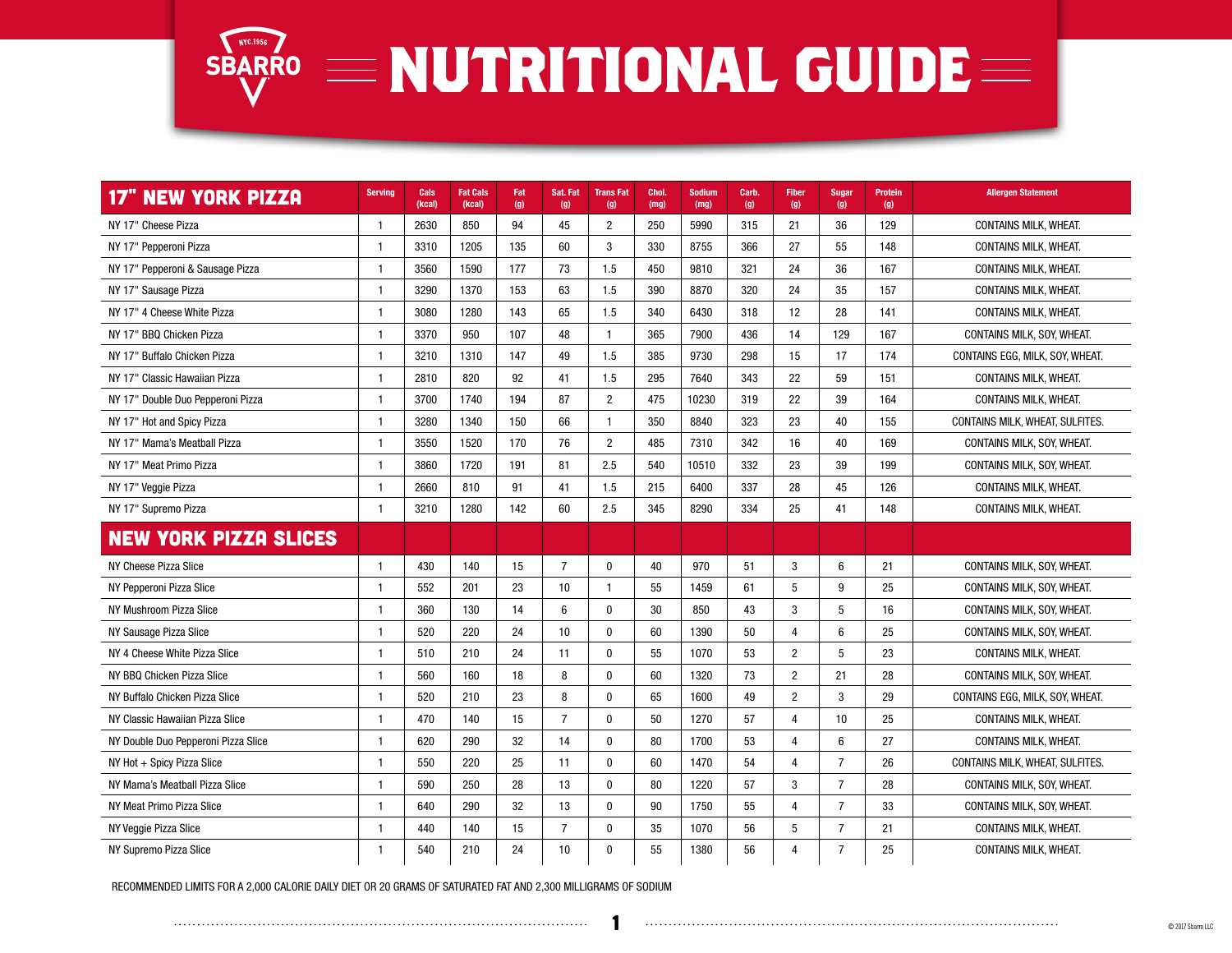

| <b>16" ROMAN PIZZA</b>                  | <b>Serving</b> | Cals<br>(kcal) | <b>Fat Cals</b><br>(kcal) | Fat<br>(g) | Sat. Fat<br>(g) | <b>TransFat</b><br>(g) | Chol.<br>(mg) | <b>Sodium</b><br>(mg) | Carb.<br>(g) | <b>Fiber</b><br>(g) | <b>Sugar</b><br>(g) | <b>Protein</b><br>(g) | <b>Allergen Statement</b>       |
|-----------------------------------------|----------------|----------------|---------------------------|------------|-----------------|------------------------|---------------|-----------------------|--------------|---------------------|---------------------|-----------------------|---------------------------------|
| Roman 16" Hot +Spicy Pizza              | $\overline{1}$ | 3990           | 1770                      | 200        | 77              | 1                      | 370           | 9730                  | 372          | 22                  | 41                  | 171                   | CONTAINS MILK, WHEAT, SULFITES. |
| Roman 16" Buffalo Chicken Pizza         | $\mathbf{1}$   | 3450           | 1390                      | 156        | 40              | $\mathbf 1$            | 315           | 9380                  | 342          | 17                  | 18                  | 168                   | CONTAINS EGG, MILK, SOY, WHEAT. |
| Roman 16" 4-Cheese White Pizza          | $\overline{1}$ | 4000           | 1880                      | 211        | 87              | $\overline{2}$         | 420           | 8140                  | 374          | 15                  | 32                  | 171                   | <b>CONTAINS MILK, WHEAT.</b>    |
| Roman 16" BBQ Chicken Pizza             | $\overline{1}$ | 4040           | 1340                      | 151        | 59              | $\mathbf 1$            | 410           | 8730                  | 483          | 16                  | 130                 | 190                   | CONTAINS MILK, SOY, WHEAT.      |
| Roman 16" Classic Hawaiian Pizza        | -1             | 3570           | 1300                      | 147        | 53              | 1.5                    | 320           | 8610                  | 393          | 21                  | 61                  | 167                   | <b>CONTAINS MILK, WHEAT,</b>    |
| Roman 16" Double Duo Pizza              | $\overline{1}$ | 4450           | 2210                      | 248        | 98              | $\overline{2}$         | 495           | 11170                 | 368          | 21                  | 40                  | 180                   | CONTAINS MILK, WHEAT.           |
| Roman 16" Mama's Meatball Pizza         | $\mathbf{1}$   | 4310           | 1950                      | 219        | 89              | $\overline{2}$         | 530           | 8610                  | 399          | 20                  | 49                  | 193                   | CONTAINS MILK, SOY, WHEAT.      |
| Roman 16" Meat Primo Pizza              | $\overline{1}$ | 4610           | 2180                      | 245        | 92              | 2.5                    | 565           | 11440                 | 382          | 22                  | 41                  | 215                   | CONTAINS MILK, SOY, WHEAT.      |
| Roman 16" Pepperoni and Bacon Pizza     | $\mathbf{1}$   | 4250           | 1960                      | 220        | 81              | 3.5                    | 450           | 10000                 | 371          | 21                  | 38                  | 187                   | <b>CONTAINS MILK, WHEAT,</b>    |
| Roman 16" Sausage and Pepperoni Pizza   | $\overline{1}$ | 4340           | 2070                      | 232        | 85              | 2.5                    | 475           | 10270                 | 374          | 20                  | 37                  | 186                   | <b>CONTAINS MILK, WHEAT.</b>    |
| Roman 16" Veggie Pizza                  | $\mathbf{1}$   | 3390           | 1280                      | 145        | 51              | 1.5                    | 235           | 7240                  | 387          | 27                  | 46                  | 139                   | <b>CONTAINS MILK, WHEAT,</b>    |
| Roman 16" Cheese Pizza                  | $\mathbf{1}$   | 3320           | 1260                      | 143        | 53              | 1.5                    | 255           | 6820                  | 368          | 20                  | 37                  | 141                   | <b>CONTAINS MILK, WHEAT.</b>    |
| Roman 16" Supremo Pizza                 | $\mathbf{1}$   | 4040           | 1810                      | 204        | 74              | 2.5                    | 385           | 9490                  | 384          | 24                  | 42                  | 168                   | CONTAINS MILK, WHEAT.           |
| <b>ROMAN SLICE</b>                      |                |                |                           |            |                 |                        |               |                       |              |                     |                     |                       |                                 |
| Roman Hot + Spicy Pizza Slice           | $\mathbf{1}$   | 660            | 300                       | 33         | 13              | $\mathbf{0}$           | 60            | 1620                  | 62           | 4                   | 7                   | 29                    |                                 |
| Roman Buffalo Chicken Pizza Slice       | $\overline{1}$ | 580            | 230                       | 26         | $\overline{7}$  | $\mathbf{0}$           | 55            | 1560                  | 57           | 3                   | 3                   | 28                    | CONTAINS EGG, MILK, SOY, WHEAT. |
| Roman 4-Cheese White Pizza Slice        | $\mathbf{1}$   | 670            | 310                       | 35         | 14              | $\mathbf{0}$           | 70            | 1360                  | 62           | $\overline{2}$      | -5                  | 29                    | <b>CONTAINS MILK, WHEAT,</b>    |
| Roman BBQ Chicken Pizza Slice           | $\mathbf{1}$   | 670            | 220                       | 25         | 10              | $\mathbf{0}$           | 70            | 1450                  | 81           | 3                   | 22                  | 32                    | CONTAINS MILK, SOY, WHEAT.      |
| Roman Classic Hawaiian Pizza Slice      | $\mathbf{1}$   | 590            | 220                       | 24         | 9               | $\mathbf{0}$           | 55            | 1430                  | 66           | 4                   | 10                  | 28                    | <b>CONTAINS MILK, WHEAT,</b>    |
| Roman Double Duo Pizza Slice            | $\mathbf{1}$   | 740            | 370                       | 41         | 16              | $\Omega$               | 85            | 1860                  | 61           | 3                   | $\overline{7}$      | 30                    | <b>CONTAINS MILK, WHEAT.</b>    |
| Roman Mama's Meatball Pizza Slice       | $\mathbf{1}$   | 720            | 320                       | 36         | 15              | $\mathbf{0}$           | 90            | 1440                  | 66           | 3                   | 8                   | 32                    | CONTAINS MILK, SOY, WHEAT,      |
| Roman Meat Primo Pizza Slice            | $\mathbf{1}$   | 770            | 360                       | 41         | 15              | $\Omega$               | 95            | 1910                  | 64           | $\overline{4}$      | $\overline{7}$      | 36                    | CONTAINS MILK, SOY, WHEAT.      |
| Roman Pepperoni and Bacon Pizza Slice   | $\overline{1}$ | 710            | 330                       | 37         | 14              | 0.5                    | 75            | 1670                  | 62           | 3                   | $6\phantom{1}6$     | 31                    | <b>CONTAINS MILK, WHEAT,</b>    |
| Roman Sausage and Pepperoni Pizza Slice | $\mathbf{1}$   | 720            | 340                       | 39         | 14              | $\mathbf{0}$           | 80            | 1710                  | 62           | 3                   | $6\phantom{1}6$     | 31                    | <b>CONTAINS MILK, WHEAT.</b>    |
| Roman Veggie Pizza Slice                | $\overline{1}$ | 570            | 210                       | 24         | 8               | $\mathbf{0}$           | 40            | 1210                  | 64           | 4                   | 8                   | 23                    | <b>CONTAINS MILK, WHEAT.</b>    |
| Roman Cheese Pizza Slice                | $\mathbf{1}$   | 550            | 210                       | 24         | g               | $\mathbf{0}$           | 45            | 1140                  | 61           | 3                   | $6\phantom{1}6$     | 24                    | <b>CONTAINS MILK, WHEAT.</b>    |
| Roman Supremo Pizza Slice               | $\mathbf{1}$   | 670            | 300                       | 34         | 12              | $\mathbf{0}$           | 65            | 1580                  | 64           | 4                   | $\overline{7}$      | 28                    | <b>CONTAINS MILK, WHEAT.</b>    |

RECOMMENDED LIMITS FOR A 2,000 CALORIE DAILY DIET OR 20 GRAMS OF SATURATED FAT AND 2,300 MILLIGRAMS OF SODIUM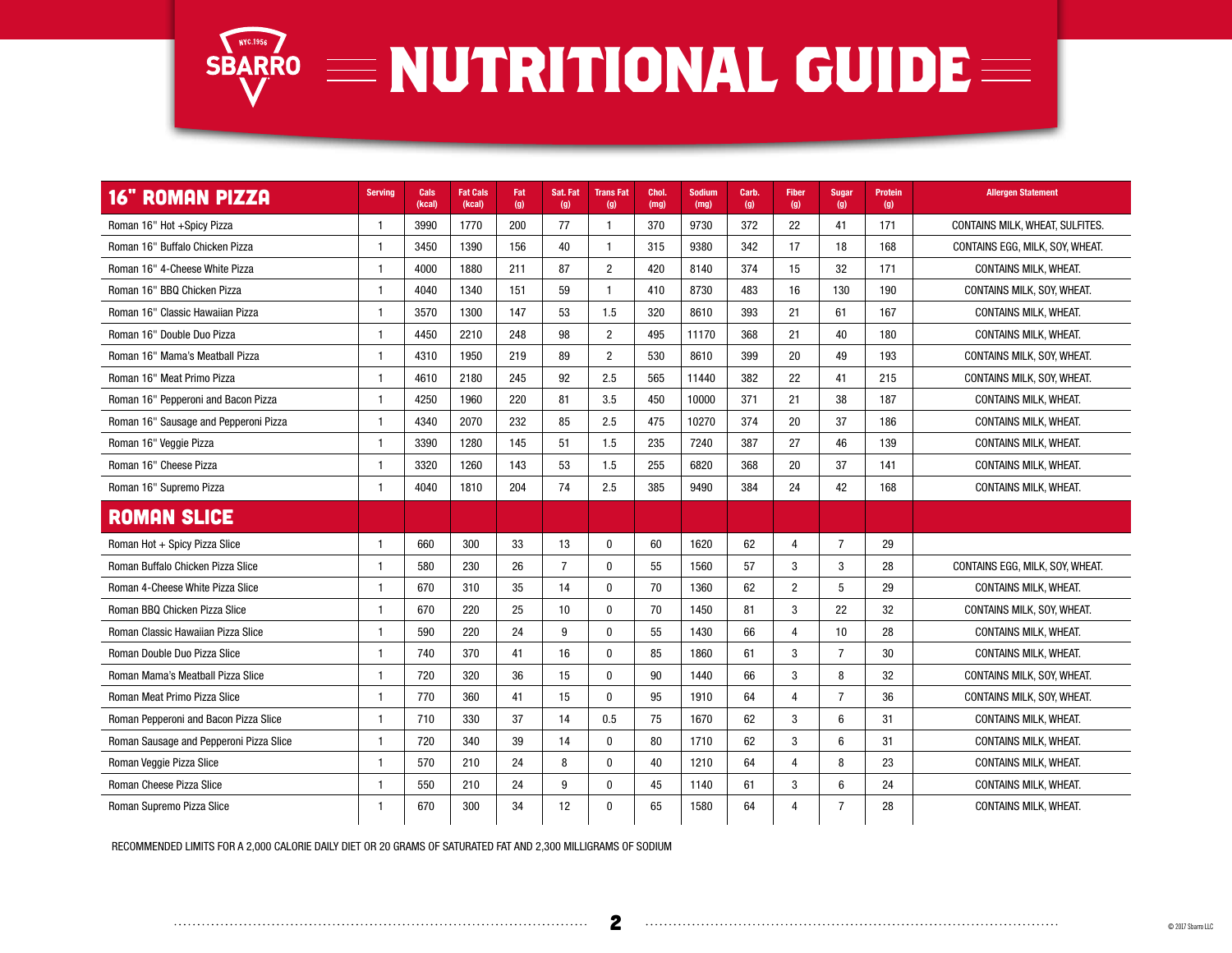

| <b>24" STROMBOLI (FAMILY STYLE)</b>      | <b>Serving</b> | Cals<br>(kcal) | <b>Fat Cals</b><br>(kcal) | Fat<br>(g) | Sat. Fat<br>(g) | <b>TransFat</b><br>(g) | Chol.<br>(mg) | <b>Sodium</b><br>(mg) | Carb.<br>(g) | <b>Fiber</b><br>(g) | Sugar<br>(g)   | <b>Protein</b><br>(g) | <b>Allergen Statement</b>            |
|------------------------------------------|----------------|----------------|---------------------------|------------|-----------------|------------------------|---------------|-----------------------|--------------|---------------------|----------------|-----------------------|--------------------------------------|
| 4-Cheese White Stromboli, Family Style   | $\mathbf{1}$   | 3160           | 1280                      | 143        | 66              | $\overline{2}$         | 430           | 6930                  | 330          | 16                  | 36             | 148                   | CONTAINS EGG, MILK, WHEAT.           |
| BBQ Chicken Stromboli, Family Style      |                | 3200           | 840                       | 95         | 40              | 0.5                    | 320           | 8000                  | 435          | 15                  | 127            | 155                   | CONTAINS MILK, SOY, WHEAT.           |
| Buffalo Chicken Stromboli, Family Style  | 1              | 3450           | 1600                      | 179        | 49              |                        | 440           | 8570                  | 298          | 14                  | 17             | 164                   | CONTAINS EGG, MILK, SOY, WHEAT.      |
| Classic Hawaiian Stromboli, Family Style | 1              | 2810           | 920                       | 103        | 39              |                        | 340           | 7580                  | 326          | 16                  | 46             | 143                   | CONTAINS EGG, MILK, WHEAT.           |
| Double Duo Pep Stromboli, Family Style   | -1             | 3790           | 1910                      | 213        | 85              | $\overline{2}$         | 530           | 10420                 | 303          | 17                  | 25             | 159                   | CONTAINS EGG, MILK, WHEAT.           |
| Hot and Spicy Stromboli, Family Style    | 1              | 3120           | 1300                      | 145        | 59              | 1.5                    | 370           | 8110                  | 306          | 17                  | 26             | 142                   | CONTAINS EGG, MILK, WHEAT, SULFITES. |
| Mama's Meatball Stromboli, Family Style  | $\mathbf{1}$   | 3420           | 1490                      | 166        | 68              | 1.5                    | 500           | 7420                  | 331          | 17                  | 32             | 160                   | CONTAINS EGG. MILK. SOY. WHEAT.      |
| Meat Primo Stromboli, Family Style       | $\mathbf{1}$   | 3900           | 1850                      | 206        | 78              | 2.5                    | 585           | 10410                 | 316          | 18                  | 26             | 192                   | CONTAINS EGG, MILK, SOY, WHEAT.      |
| Roasted Veggie Stromboli, Family Style   | -1             | 2750           | 1040                      | 117        | 39              |                        | 170           | 6280                  | 316          | 21                  | 29             | 112                   | CONTAINS MILK, WHEAT.                |
| Supremo Stromboli, Family Style          | 1              | 3250           | 1410                      | 157        | 58              | $\overline{2}$         | 385           | 8180                  | 318          | 20                  | 27             | 140                   | CONTAINS EGG, MILK, WHEAT.           |
| <b>6" STROMBOLI (INDIVIDUAL)</b>         |                |                |                           |            |                 |                        |               |                       |              |                     |                |                       |                                      |
| Pepperoni Stromboli, Individual          | -1             | 900            | 450                       | 50         | 19              | $\mathbf{0}$           | 115           | 1940                  | 72           | $\overline{4}$      | 3              | 36                    | CONTAINS EGG. MILK. WHEAT.           |
| Spinach Stromboli, Individual            | $\mathbf{1}$   | 740            | 330                       | 37         | 11              | $\mathbf{0}$           | 60            | 1230                  | 74           | 5                   | 3              | 29                    | CONTAINS EGG, MILK, WHEAT.           |
| Sausage, Pepperoni, Bacon, Individual    | 1              | 870            | 420                       | 47         | 17              | $\Omega$               | 110           | 1970                  | 72           | $\overline{4}$      | 3              | 37                    | CONTAINS MILK, SOY, WHEAT.           |
| 4-Cheese White Stromboli, Individual     | -1             | 790            | 320                       | 36         | 17              | 0.5                    | 110           | 1730                  | 82           | $\overline{4}$      | 9              | 37                    | CONTAINS EGG, MILK, WHEAT.           |
| <b>BBQ Chicken Stromboli, Individual</b> | 1              | 800            | 210                       | 24         | 10              | $\mathbf{0}$           | 80            | 2000                  | 109          | $\overline{4}$      | 32             | 39                    | CONTAINS MILK, SOY, WHEAT,           |
| Buffalo Chicken Stromboli, Individual    | 1              | 860            | 400                       | 45         | 12              | $\Omega$               | 110           | 2140                  | 74           | 3                   | $\Lambda$      | 41                    | CONTAINS EGG, MILK, SOY, WHEAT.      |
| Classic Hawaiian Stromboli, Individual   | 1              | 700            | 230                       | 26         | 10              | $\Omega$               | 85            | 1900                  | 81           | $\overline{4}$      | 11             | 36                    | CONTAINS EGG. MILK. WHEAT.           |
| Double Duo Pep Stromboli, Individual     | -1             | 950            | 480                       | 53         | 21              | 0.5                    | 130           | 2600                  | 76           | $\overline{4}$      | 6              | 40                    | CONTAINS EGG, MILK, WHEAT.           |
| Hot + Spicy Stromboli, Individual        |                | 780            | 320                       | 36         | 15              | $\mathbf{0}$           | 95            | 2030                  | 77           | $\overline{4}$      | $\overline{7}$ | 35                    | CONTAINS EGG, MILK, WHEAT, SULFITES. |
| Mama's Meatball Stromboli, Individual    | $\mathbf{1}$   | 860            | 370                       | 42         | 17              | $\Omega$               | 125           | 1850                  | 83           | $\Delta$            | 8              | 40                    | CONTAINS EGG, MILK, SOY, WHEAT.      |
| Meat Primo Stromboli, Individual         | 1              | 970            | 460                       | 52         | 20              | 0.5                    | 145           | 2600                  | 79           | $\overline{4}$      | 6              | 48                    | CONTAINS EGG, MILK, SOY, WHEAT.      |
| Roasted Veggie Stromboli, Individual     | -1             | 690            | 260                       | 29         | 10              | $\Omega$               | 45            | 1570                  | 79           | 5                   | 7              | 28                    | <b>CONTAINS MILK, WHEAT,</b>         |
| Supremo Stromboli, Individual            |                | 810            | 350                       | 39         | 14              | 0.5                    | 95            | 2040                  | 79           | 5                   | 7              | 35                    | CONTAINS EGG, MILK, WHEAT.           |

RECOMMENDED LIMITS FOR A 2,000 CALORIE DAILY DIET OR 20 GRAMS OF SATURATED FAT AND 2,300 MILLIGRAMS OF SODIUM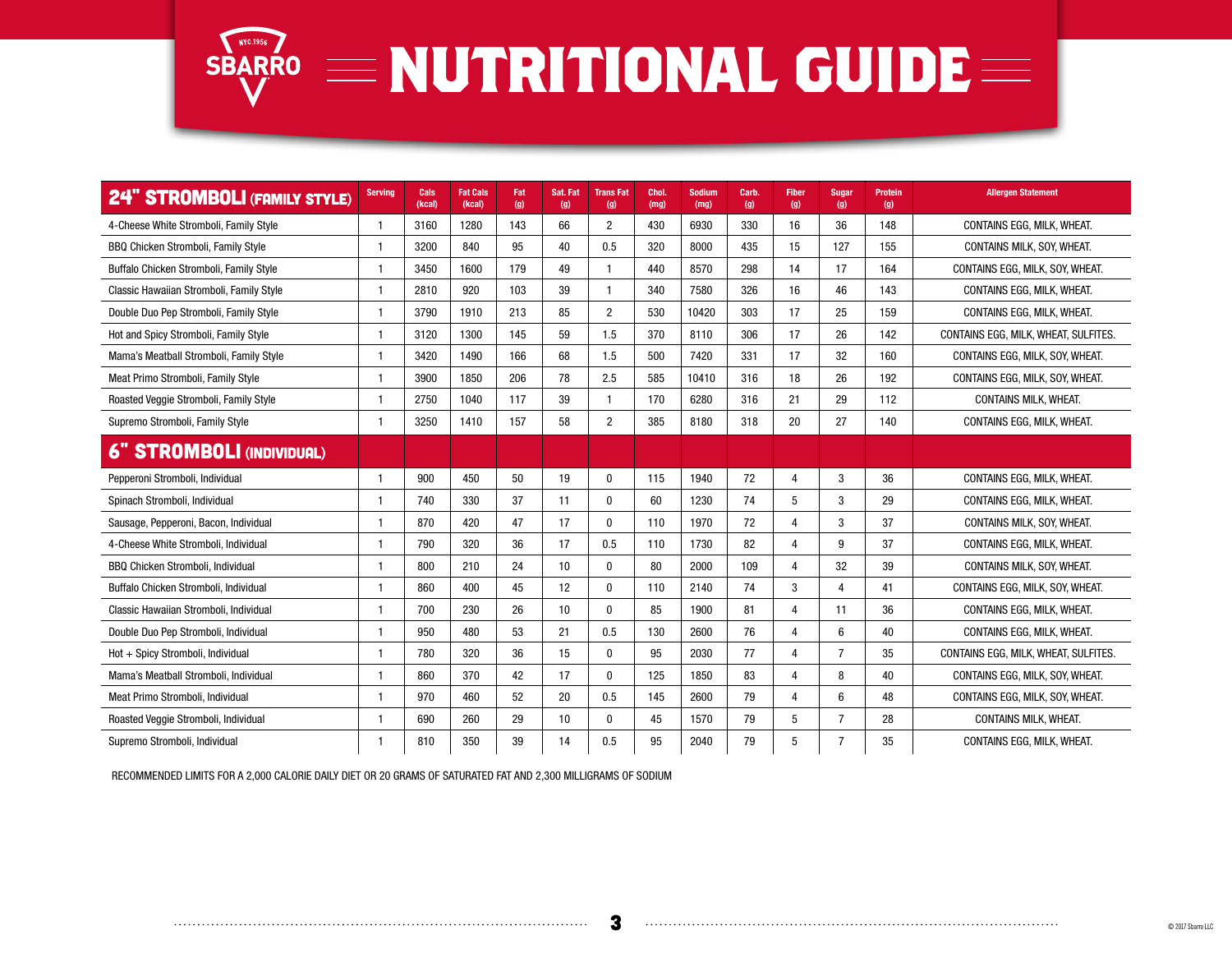

| <b>PASTA + 1 BREADSTICK</b>          | <b>Serving</b> | Cals<br>(kcal) | <b>Fat Cals</b><br>(kcal) | Fat<br>(g)     | Sat. Fat<br>(g) | <b>TransFat</b><br>(g) | Chol.<br>(mg) | <b>Sodium</b><br>(mg) | Carb.<br>(g) | <b>Fiber</b><br>(g) | <b>Sugar</b><br>(g) | <b>Protein</b><br>(g) | <b>Allergen Statement</b>    |
|--------------------------------------|----------------|----------------|---------------------------|----------------|-----------------|------------------------|---------------|-----------------------|--------------|---------------------|---------------------|-----------------------|------------------------------|
| Spaghetti                            | $\overline{1}$ | 1180           | 510                       | 57             | 9               | $\mathbf 0$            | $\mathbf 0$   | 1830                  | 141          | 10                  | 12                  | 28                    | CONTAINS MILK, WHEAT.        |
| Spaghetti & Meatballs                | $\mathbf{1}$   | 1200           | 580                       | 65             | 15              | $\mathbf 0$            | 60            | 2490                  | 121          | 8                   | 14                  | 35                    | CONTAINS MILK, SOY, WHEAT.   |
| <b>Baked Ziti</b>                    | $\mathbf{1}$   | 1040           | 420                       | 47             | 13              | $\mathbf 0$            | 60            | 2250                  | 122          | 9                   | 21                  | 33                    | CONTAINS MILK, WHEAT.        |
| Meat Lasagna                         | $\mathbf{1}$   | 1430           | 610                       | 68             | 27              | $\mathbf{1}$           | 150           | 3970                  | 145          | 11                  | 23                  | 60                    |                              |
| Chicken Parmigiana with Spaghetti    | $\mathbf{1}$   | 1160           | 400                       | 44             | 10              | $\mathbf 0$            | 90            | 2240                  | 136          | 9                   | 12                  | 55                    |                              |
| Chicken Parmigiana with Baked Ziti   | $\mathbf{1}$   | 1280           | 570                       | 64             | 17              | 0.5                    | 125           | 2830                  | 121          | 9                   | 19                  | 58                    |                              |
| Chicken Fancese with Spaghetti       | $\mathbf{1}$   | 1140           | 400                       | 45             | 10              | $\mathbf 0$            | 85            | 2310                  | 130          | 8                   | 11                  | 54                    |                              |
| Chicken Vesuvio with Spaghetti       | $\mathbf{1}$   | 1390           | 660                       | 73             | 17              | $\mathbf 0$            | 60            | 3130                  | 133          | 8                   | 12                  | 48                    |                              |
| Sausage and Peppers                  | $\mathbf{1}$   | 1080           | 610                       | 68             | 19              | $\mathbf 0$            | 110           | 2690                  | 83           | 9                   | 16                  | 39                    | <b>CONTAINS WHEAT</b>        |
| <b>SALAD</b>                         |                |                |                           |                |                 |                        |               |                       |              |                     |                     |                       |                              |
| <b>Caesar Salad</b>                  | $\mathbf{1}$   | 510            | 460                       | 51             | 8               | $\mathbf 0$            | 90            | 680                   | 11           | $\mathbf{1}$        | $\mathbf{1}$        | 4                     |                              |
| Garden Salad                         | $\mathbf{1}$   | 260            | 220                       | 24             | $\overline{4}$  | $\mathbf 0$            | $\mathbf{0}$  | 940                   | 12           | $\mathbf{1}$        | 10                  | $\mathbf{1}$          |                              |
| <b>Tomato Cucumber Salad</b>         | $\mathbf{1}$   | 170            | 90                        | 10             | 1.5             | $\mathbf 0$            | $\mathbf 0$   | 390                   | 20           | $\overline{4}$      | 12                  | $\overline{3}$        |                              |
| Fruit Salad 16oz                     | $\mathbf{1}$   | 150            | 5                         | 0.5            | $\bf{0}$        | $\bf{0}$               | $\pmb{0}$     | 40                    | 38           | 3                   | 33                  | $\mathbf{3}$          |                              |
| Greek Salad 12oz                     | $\mathbf{1}$   | 160            | 90                        | 10             | 5               | $\mathbf 0$            | 20            | 620                   | 12           | 5                   | 5                   | 9                     | <b>CONTAINS MILK</b>         |
| Mushroom and Three Pepper Salad 14oz | $\mathbf{1}$   | 150            | 70                        | 8              | -1              | $\mathbf 0$            | $\mathbf{0}$  | 700                   | 17           | 5                   | 8                   | 10                    |                              |
| Pasta Primavera Salad 10oz           | $\mathbf{1}$   | 470            | 290                       | 33             | 5               | $\mathbf 0$            | $\mathbf{0}$  | 980                   | 39           | 5                   | 5                   | $\overline{7}$        | <b>CONTAINS WHEAT</b>        |
| <b>SIDES</b>                         |                |                |                           |                |                 |                        |               |                       |              |                     |                     |                       |                              |
| <b>Garlic Breadstick</b>             | $\mathbf{1}$   | 330            | 170                       | 18             | 3               | $\mathbf 0$            | $\mathbf{0}$  | 570                   | 35           | $\overline{2}$      | $\overline{2}$      | $\overline{7}$        | <b>CONTAINS MILK, WHEAT.</b> |
| <b>Baked Ziti</b>                    | $\mathbf{1}$   | 1040           | 420                       | 47             | 13              | 0                      | 60            | 2250                  | 122          | 9                   | 21                  | 33                    | CONTAINS MILK, WHEAT.        |
| Small Spaghetti                      | $\mathbf{1}$   | 350            | 140                       | 16             | 2.5             | $\mathbf 0$            | $\mathbf{0}$  | 460                   | 44           | 3                   | 3                   | 8                     | <b>SOY. WHEAT</b>            |
| <b>Mixed Vegetables</b>              | $\mathbf{1}$   | 100            | 60                        | $\overline{7}$ | -1              | $\mathbf 0$            | 0             | 310                   | 11           | 3                   | 5                   | 3                     |                              |
| <b>Meatballs</b>                     | $\mathbf{1}$   | 110            |                           |                |                 |                        |               |                       |              |                     |                     |                       |                              |
| Yellow Rice 16oz                     | $\mathbf{1}$   | 520            | 50                        | 6              | $\overline{2}$  | $\bf{0}$               | $\bf{0}$      | 2400                  | 104          | $\overline{4}$      | $\bf{0}$            | 10                    | <b>CONTAINS MILK, SOY</b>    |
| Fruit Salad 12oz                     | $\mathbf{1}$   | 120            | 5                         | 0.5            | $\mathbf{0}$    | $\mathbf 0$            | $\mathbf{0}$  | 30                    | 29           | $\overline{2}$      | 24                  | $\overline{2}$        |                              |
| Greek Salad 8oz                      | $\mathbf{1}$   | 110            | 60                        | $\overline{7}$ | 3.5             | $\mathbf 0$            | 15            | 410                   | 8            | 3                   | 4                   | 6                     | <b>CONTAINS MILK</b>         |
| Mushroom and Three Pepper Salad 10oz | $\mathbf{1}$   | 110            | 50                        | $6\phantom{1}$ | $\mathbf{1}$    | $\mathbf 0$            | $\mathbf 0$   | 500                   | 12           | 3                   | 6                   | $\overline{7}$        |                              |
| Pasta Primavera Salad 14oz           | $\mathbf 1$    | 650            | 410                       | 46             | $\overline{7}$  | $\mathbf{0}$           | $\mathbf{0}$  | 1380                  | 55           | $6\phantom{1}6$     | $\overline{7}$      | 10                    | <b>CONTAINS WHEAT</b>        |
| <b>Tomato Cucumber Salad</b>         | $\mathbf{1}$   | 130            | 70                        | 8              | $\mathbf{1}$    | $\bf{0}$               | $\pmb{0}$     | 290                   | 15           | 3                   | 9                   | $\mathbf{3}$          |                              |
| Vegetable Rice 10oz                  | $\mathbf{1}$   | 260            | 45                        | 5              | 1.5             | $\mathbf 0$            | $\mathbf{0}$  | 1220                  | 48           | 3                   | 3                   | 5                     | <b>CONTAINS MILK, SOY</b>    |
| Vegetable Rice 14oz                  | $\mathbf{1}$   | 360            | 70                        | $\overline{7}$ | $\overline{2}$  | $\mathbf 0$            | $\bf{0}$      | 1710                  | 67           | $\overline{4}$      | 4                   | 6                     | <b>CONTAINS MILK, SOY</b>    |

RECOMMENDED LIMITS FOR A 2,000 CALORIE DAILY DIET OR 20 GRAMS OF SATURATED FAT AND 2,300 MILLIGRAMS OF SODIUM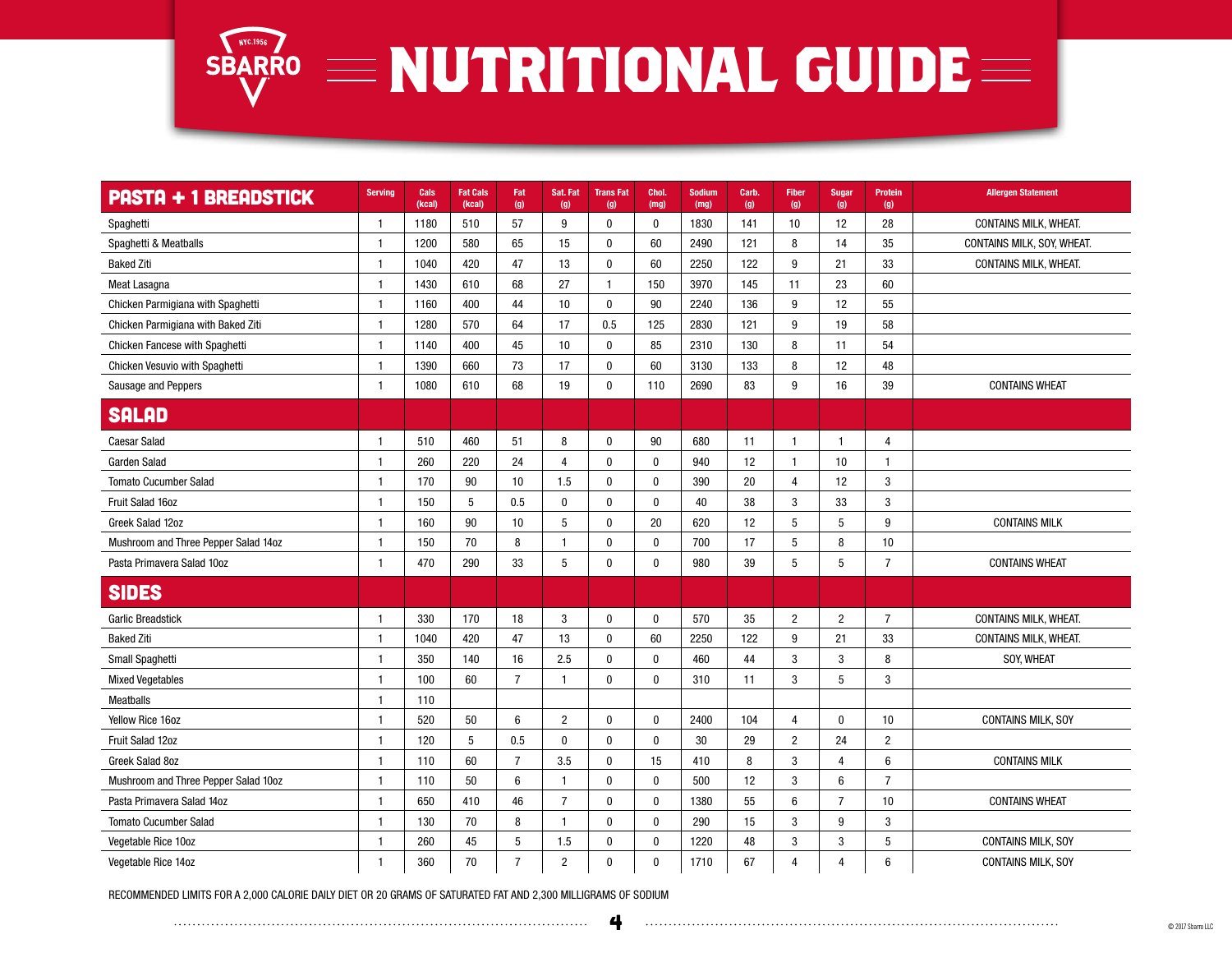

| <b>BREAKFAST</b>                                        | <b>Serving</b> | Cals<br>(kcal) | <b>Fat Cals</b><br>(kcal) | Fat<br>(g)     | Sat. Fat<br>(g) | <b>TransFat</b><br>(g) | Chol.<br>(mg) | <b>Sodium</b><br>(mq) | Carb.<br>(g)   | <b>Fiber</b><br>(g) | <b>Sugar</b><br>(g) | <b>Protein</b><br>(g) | <b>Allergen Statement</b>                 |
|---------------------------------------------------------|----------------|----------------|---------------------------|----------------|-----------------|------------------------|---------------|-----------------------|----------------|---------------------|---------------------|-----------------------|-------------------------------------------|
| Ham and Cheese Breakfast Stuffed Pizza                  | 1              | 800            | 330                       | 37             | 13              | $\mathbf{0}$           | 380           | 1800                  | 75             | 3                   | 4                   | 41                    | CONTAINS EGG, MILK, SOY, WHEAT.           |
| Meat Delight Breakfast Stuffed Pizza                    | 1              | 850            | 370                       | 42             | 15              | $\Omega$               | 385           | 1880                  | 75             | $\overline{4}$      | 4                   | 41                    | CONTAINS EGG, MILK, SOY, WHEAT.           |
| Sausage, Ham and Bacon Breakfast Stuffed Pizza          | -1             | 850            | 370                       | 42             | 15              | $\mathbf{0}$           | 390           | 1880                  | 75             | 3                   | 4                   | 42                    | CONTAINS EGG, MILK, SOY, WHEAT.           |
| Vegetable Breakfast Stuffed Pizza                       | $\mathbf{1}$   | 750            | 300                       | 34             | 11              | $\Omega$               | 360           | 1440                  | 76             | $\overline{4}$      | 5                   | 34                    | CONTAINS EGG, MILK, SOY, WHEAT.           |
| Meat Delight Breakfast Stromboli                        | $\mathbf{1}$   | 850            | 370                       | 42             | 16              | $\Omega$               | 275           | 1900                  | 76             | $\overline{4}$      | 4                   | 42                    | CONTAINS EGG, MILK, SOY, WHEAT.           |
| Ham and Cheese Breakfast Stromboli                      | 1              | 820            | 340                       | 38             | 16              | $\Omega$               | 275           | 1830                  | 77             | $\overline{4}$      | 4                   | 42                    | CONTAINS EGG, MILK, SOY, WHEAT.           |
| Sausage and Bacon Breakfast Stromboli                   |                | 880            | 400                       | 45             | 17              | $\Omega$               | 280           | 1910                  | 76             | $\overline{4}$      | Δ                   | 43                    | CONTAINS EGG, MILK, SOY, WHEAT.           |
| Vegetable Breakfast Stromboli                           | -1             | 750            | 290                       | 33             | 12              | $\Omega$               | 245           | 1430                  | 79             | 5                   | 6                   | 34                    | CONTAINS EGG, MILK, SOY, WHEAT.           |
| <b>Breakfast Roasted Potatoes</b>                       |                | 270            | 120                       | 13             | $6\phantom{1}6$ | $\mathbf{0}$           | 5             | 440                   | 35             | $\overline{4}$      | 4                   | $\overline{4}$        | <b>CONTAINS MILK, SOY.</b>                |
| <b>Scrambled Eggs</b>                                   | 1              | 340            | 220                       | 24             | 9               | $\mathbf{0}$           | 755           | 860                   | 3              | $\mathbf{0}$        | $\overline{2}$      | 26                    | CONTAINS EGG, MILK, SOY.                  |
| Scrambled Eggs with Meat                                | $\mathbf{1}$   | 440            | 270                       | 30             | 12              | $\Omega$               | 785           | 1310                  | $\overline{4}$ | $\mathbf{0}$        | 3                   | 35                    | CONTAINS EGG, MILK, SOY.                  |
| Scrambled Eggs with Veggies                             | $\mathbf{1}$   | 330            | 210                       | 23             | 8               | $\mathbf{0}$           | 680           | 770                   | 4              | $\mathbf{0}$        | 2                   | 24                    | CONTAINS EGG, MILK, SOY.                  |
| Pancakes (2 pancakes)                                   | $\mathbf{1}$   | 360            | $\mathbf{0}$              | $\bf{0}$       | $\mathbf{0}$    | $\Omega$               | 0             | 1030                  | 81             | $\overline{2}$      | 15                  | 6                     | CONTAINS MILK, SOY, WHEAT.                |
| Breakfast Platter (Eggs w/ Meat, Potatoes & Bacon)      | $\mathbf{1}$   | 600            | 420                       | 72             | 12              | $\Omega$               | 510           | 1470                  | 21             | $\overline{2}$      | 4                   | 31                    | CONTAINS EGG. MILK, SOY.                  |
| Breakfast Platter (Eggs with Veggies, Potatoes & Bacon) | $\mathbf{1}$   | 450            | 280                       | 31             | 12              | $\mathbf{0}$           | 505           | 1050                  | 21             | $\overline{2}$      | 4                   | 23                    | CONTAINS EGG. MILK, SOY.                  |
| <b>Breakfast Platter</b>                                | 1              | 1170           | 800                       | 114            | 27              | $\mathbf{0}$           | 1565          | 2920                  | 26             | $\overline{2}$      | $\overline{7}$      | 71                    | CONTAINS EGG. MILK, SOY.                  |
| Express Platter (eggs w/ meat & biscuit)                | $\mathbf{1}$   | 590            | 340                       | 37             | 16              | 4                      | 705           | 1810                  | 30             | $\mathbf{1}$        | 4                   | 35                    | CONTAINS EGG. MILK. SOY. WHEAT.           |
| Express Platter (eggs w/ veggies & biscuit)             | -1             | 560            | 320                       | 35             | 14              | 4                      | 735           | 1470                  | 31             | $\mathbf{1}$        | 5                   | 30                    | CONTAINS EGG, MILK, SOY, WHEAT.           |
| Omelette - Max                                          | 1              | 720            | 490                       | 54             | 21              | $\mathbf{0}$           | 460           | 2170                  | 20             | $\overline{2}$      | 3                   | 35                    | CONTAINS EGG, MILK, SOY.                  |
| Omelette - Min                                          | -1             | 380            | 200                       | 22             | 9               | 4                      | 365           | 1350                  | 31             | $\mathbf{1}$        | 4                   | 17                    | CONTAINS EGG, MILK, SOY, WHEAT, SULFITES. |
| Pancake Platter - Max                                   | -1             | 620            | 310                       | 60             | 6               | $\mathbf{0}$           | 350           | 1700                  | 58             | $\mathbf{1}$        | 11                  | 26                    | CONTAINS EGG, MILK, SOY, WHEAT.           |
| Pancake Platter - Min                                   | 1              | 490            | 170                       | 18             | $\overline{7}$  | $\mathbf{0}$           | 340           | 1340                  | 58             | $\overline{2}$      | 11                  | 20                    | CONTAINS EGG, MILK, SOY, WHEAT.           |
| Side of Bacon                                           | $\overline{1}$ | 80             | 60                        | $\overline{7}$ | 3               | $\Omega$               | 15            | 270                   | $\Omega$       | $\mathbf{0}$        | $\Omega$            | $\overline{4}$        |                                           |
| Side of Sausage                                         | 1              | 200            | 200                       | 47             | 1.5             | $\mathbf{0}$           | 40            | 470                   | 1              | $\mathbf{0}$        | $\mathbf{0}$        | 8                     |                                           |
| French Toast (1 toast)                                  | 1              | 230            | 40                        | 4.5            | 1.5             | $\mathbf{0}$           | 80            | 370                   | 36             | $\mathbf{1}$        |                     | 9                     | CONTAINS EGG, MILK, SOY, WHEAT.           |

RECOMMENDED LIMITS FOR A 2,000 CALORIE DAILY DIET OR 20 GRAMS OF SATURATED FAT AND 2,300 MILLIGRAMS OF SODIUM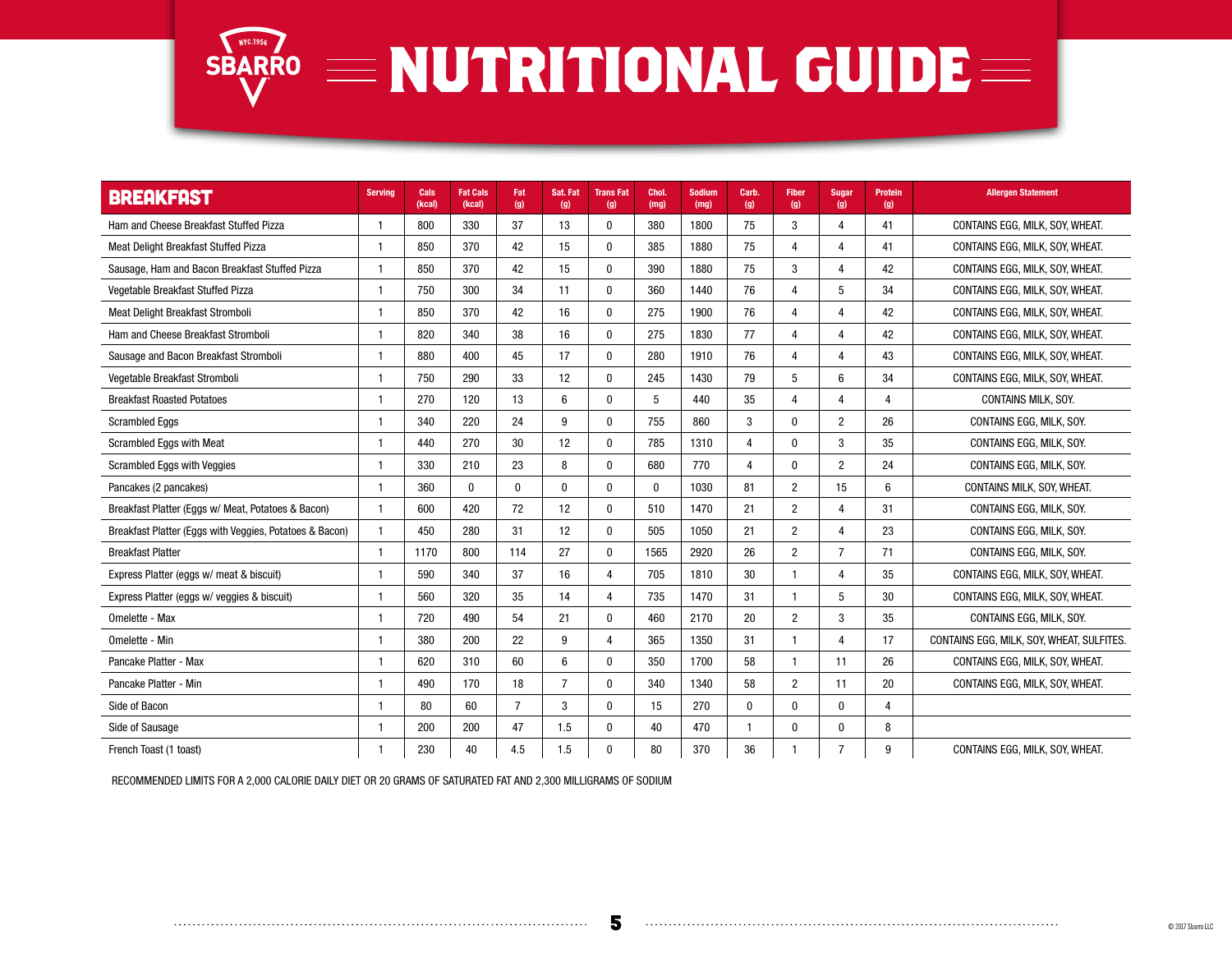

| <b>BEVERAGES (SMALL-160z)</b>             | <b>Serving</b> | Cals<br>(kcal) | <b>Fat Cals</b><br>(kcal) | Fat<br>(g)   | Sat. Fat<br>(g) | <b>TransFat</b><br>(g) | Chol.<br>(mg) | <b>Sodium</b><br>(mg) | Carb.<br>(g)   | <b>Fiber</b><br>(g) | <b>Sugar</b><br>(g) | Protein<br>(g) | <b>Caffeine</b><br>(mg) |
|-------------------------------------------|----------------|----------------|---------------------------|--------------|-----------------|------------------------|---------------|-----------------------|----------------|---------------------|---------------------|----------------|-------------------------|
| Brisk Iced Tea & Lemonade                 | $\mathbf{1}$   | 80             | $\bf{0}$                  | 0            | 0               | 0                      | $\bf{0}$      | 50                    | 22             | $\mathbf{0}$        | 22                  | $\mathbf{0}$   | $\overline{7}$          |
| <b>Brisk Lemon Iced Tea</b>               | $\mathbf{1}$   | 100            | $\mathbf{0}$              | $\mathbf{0}$ | $\mathbf 0$     | 0                      | $\mathbf 0$   | 60                    | 30             | $\bf{0}$            | 30                  | $\mathbf{0}$   | $\overline{7}$          |
| <b>Brisk Mango Iced Tea</b>               | $\mathbf{1}$   | 100            | $\mathbf{0}$              | $\mathbf{0}$ | 0               | 0                      | $\mathbf 0$   | 50                    | 26             | $\mathbf{0}$        | 26                  | $\mathbf{0}$   | 8                       |
| Brisk No Calorie Peach Iced Green Tea     | $\mathbf{1}$   | $\pmb{0}$      | $\pmb{0}$                 | $\pmb{0}$    | 0               | $\pmb{0}$              | $\bf{0}$      | 140                   | 0              | $\pmb{0}$           | $\pmb{0}$           | $\mathbf{0}$   | 8                       |
| <b>Brisk Raspberry Iced Tea</b>           | $\mathbf{1}$   | 100            | $\bf{0}$                  | $\pmb{0}$    | 0               | $\pmb{0}$              | $\bf{0}$      | 60                    | 26             | $\mathbf{0}$        | 26                  | $\mathbf{0}$   | $\overline{7}$          |
| <b>Brisk Sweet Iced Tea</b>               | $\mathbf{1}$   | 100            | $\pmb{0}$                 | $\pmb{0}$    | $\pmb{0}$       | $\bf{0}$               | $\pmb{0}$     | 60                    | 28             | $\bf{0}$            | 28                  | $\mathbf{0}$   | 20                      |
| Brisk Unsweetened No Lemon Iced Tea       | $\mathbf{1}$   | $\mathbf{0}$   | $\mathbf{0}$              | $\mathbf{0}$ | $\mathbf{0}$    | $\mathbf 0$            | $\bf{0}$      | 60                    | 0              | $\mathbf{0}$        | $\mathbf{0}$        | $\mathbf{0}$   | 22                      |
| Caleb's Kola                              | 1              | 180            | $\bf{0}$                  | $\pmb{0}$    | 0               | 0                      | $\bf{0}$      | 90                    | 48             | $\bf{0}$            | 46                  | $\mathbf{0}$   | 42                      |
| Diet Caleb's Kola                         | 1              | 0              | $\bf{0}$                  | 0            | 0               | $\bf{0}$               | $\bf{0}$      | 90                    | Ĭ.             | $\bf{0}$            | $\pmb{0}$           | $\pmb{0}$      | 44                      |
| Dole Juice - Apple                        | $\mathbf{1}$   | 240            | $\mathbf 0$               | $\pmb{0}$    | 0               | 0                      | $\mathbf{0}$  | 70                    | 58             | $\mathbf{0}$        | 52                  | $\mathbf{0}$   | 0                       |
| Dole Cranberry Juice Drink                | $\mathbf{1}$   | 240            | $\bf{0}$                  | 0            | 0               | $\bf{0}$               | $\mathbf{0}$  | 100                   | 62             | $\mathbf{0}$        | 58                  | $\mathbf{0}$   | $\bf{0}$                |
| Dole Old Fashioned Lemonade               | $\mathbf{1}$   | 220            | $\mathbf{0}$              | $\mathbf{0}$ | $\mathbf{0}$    | 0                      | $\mathbf{0}$  | 200                   | 60             | $\mathbf{0}$        | 58                  | $\mathbf{0}$   | $\mathbf{0}$            |
| Dole Juice - Orange Juice with Pulp (Ftn) | $\mathbf{1}$   | 240            | $\pmb{0}$                 | $\pmb{0}$    | 0               | $\pmb{0}$              | $\bf{0}$      | 60                    | 56             | $\overline{a}$      | 44                  | 4              | $\mathbf 0$             |
| Flavor Works Flavor Shots - Cherry        | $\mathbf{1}$   | $\pmb{0}$      | $\pmb{0}$                 | $\pmb{0}$    | 0               | $\pmb{0}$              | $\bf{0}$      | 0                     | $\pmb{0}$      | $\bf{0}$            | $\mathbf{0}$        | $\pmb{0}$      | 0                       |
| Flavor Works Flavor Shots - Grape         | $\mathbf{1}$   | 0              | $\mathbf 0$               | 0            | $\mathbf{0}$    | 0                      | 0             | 0                     | $\mathbf{0}$   | $\mathbf{0}$        | $\mathbf{0}$        | $\mathbf{0}$   | $\mathbf 0$             |
| Flavor Works Flavor Shots - Lemon         | $\mathbf{1}$   | 0              | $\bf{0}$                  | 0            | $\mathbf 0$     | 0                      | $\mathbf{0}$  | 0                     | $\mathbf{0}$   | $\mathbf{0}$        | 0                   | $\mathbf{0}$   | 0                       |
| Flavor Works Flavor Shots - Lime          | $\mathbf{1}$   | 0              | $\pmb{0}$                 | $\bf{0}$     | $\pmb{0}$       | $\bf{0}$               | $\bf{0}$      | 0                     | 0              | $\pmb{0}$           | 0                   | $\mathbf{0}$   | 0                       |
| Flavor Works Flavor Shots - Peach         | $\mathbf{1}$   | $\pmb{0}$      | $\pmb{0}$                 | $\pmb{0}$    | 0               | 0                      | $\bf{0}$      | 0                     | $\bf{0}$       | $\mathbf{0}$        | $\mathbf{0}$        | $\mathbf{0}$   | $\mathbf 0$             |
| Flavor Works Flavor Shots - Raspberry     | $\mathbf{1}$   | $\pmb{0}$      | $\pmb{0}$                 | $\pmb{0}$    | $\bf{0}$        | $\bf{0}$               | $\bf{0}$      | 0                     | 0              | $\mathbf{0}$        | 0                   | $\mathbf{0}$   | 0                       |
| Flavor Works Flavor Shots - Strawberry    | $\mathbf{1}$   | 0              | $\mathbf{0}$              | $\mathbf{0}$ | $\bf{0}$        | 0                      | $\mathbf{0}$  | 0                     | $\mathbf{0}$   | $\mathbf{0}$        | 0                   | $\mathbf{0}$   | $\mathbf 0$             |
| Flavor Works Flavor Shots - Vanilla       | $\mathbf{1}$   | 0              | $\bf{0}$                  | 0            | 0               | 0                      | $\bf{0}$      | 0                     | $\pmb{0}$      | $\bf{0}$            | $\bf{0}$            | $\mathbf{0}$   | 0                       |
| Gatorade Fruit Punch                      | $\mathbf{1}$   | 120            | $\pmb{0}$                 | $\pmb{0}$    | $\pmb{0}$       | $\bf{0}$               | $\bf{0}$      | 220                   | 32             | $\pmb{0}$           | 30                  | $\mathbf{0}$   | $\mathbf 0$             |
| Gatorade Lemon-Lime                       | $\mathbf{1}$   | 120            | $\pmb{0}$                 | $\pmb{0}$    | $\bf{0}$        | 0                      | $\mathbf{0}$  | 220                   | 32             | $\mathbf 0$         | 30                  | $\mathbf{0}$   | $\mathbf 0$             |
| Gatorade Orange                           | $\mathbf{1}$   | 120            | $\mathbf 0$               | $\mathbf 0$  | $\bf{0}$        | 0                      | $\mathbf{0}$  | 240                   | 32             | $\mathbf{0}$        | 30                  | $\mathbf{0}$   | 0                       |
| Gatorade Fierce Grape                     | $\mathbf{1}$   | 120            | $\bf{0}$                  | 0            | 0               | 0                      | $\bf{0}$      | 220                   | 32             | $\mathbf{0}$        | 30                  | $\mathbf{0}$   | $\mathbf 0$             |
| G <sub>2</sub> - Fruit Punch              | $\mathbf{1}$   | 30             | $\bf{0}$                  | $\bf{0}$     | $\pmb{0}$       | $\bf{0}$               | $\pmb{0}$     | 140                   | 6              | $\bf{0}$            | 6                   | $\mathbf{0}$   | 0                       |
| G <sub>2</sub> - Grape                    | $\mathbf{1}$   | 30             | $\pmb{0}$                 | $\pmb{0}$    | $\pmb{0}$       | 0                      | $\bf{0}$      | 140                   | $\overline{c}$ | $\pmb{0}$           | 6                   | $\bf{0}$       | $\mathbf 0$             |
| IZZE TwiZt - Clementine                   | $\mathbf{1}$   | 140            | $\mathbf 0$               | $\bf{0}$     | $\pmb{0}$       | $\bf{0}$               | $\mathbf{0}$  | 150                   | 38             | $\mathbf{0}$        | 36                  | $\mathbf{0}$   | 0                       |
| IZZE TwiZt - Grapefruit                   | $\mathbf{1}$   | 160            | $\bf{0}$                  | 0            | 0               | $\bf{0}$               | $\mathbf{0}$  | 100                   | 40             | $\mathbf{0}$        | 38                  | $\mathbf{0}$   | 0                       |
| Lifewater Yumberry Pomegranate - 0 Cal    | $\mathbf{1}$   | 0              | $\mathbf{0}$              | $\bf{0}$     | 0               | 0                      | 0             | 60                    | 0              | $\mathbf{0}$        | 0                   | $\mathbf{0}$   | 0                       |

RECOMMENDED LIMITS FOR A 2,000 CALORIE DAILY DIET OR 20 GRAMS OF SATURATED FAT AND 2,300 MILLIGRAMS OF SODIUM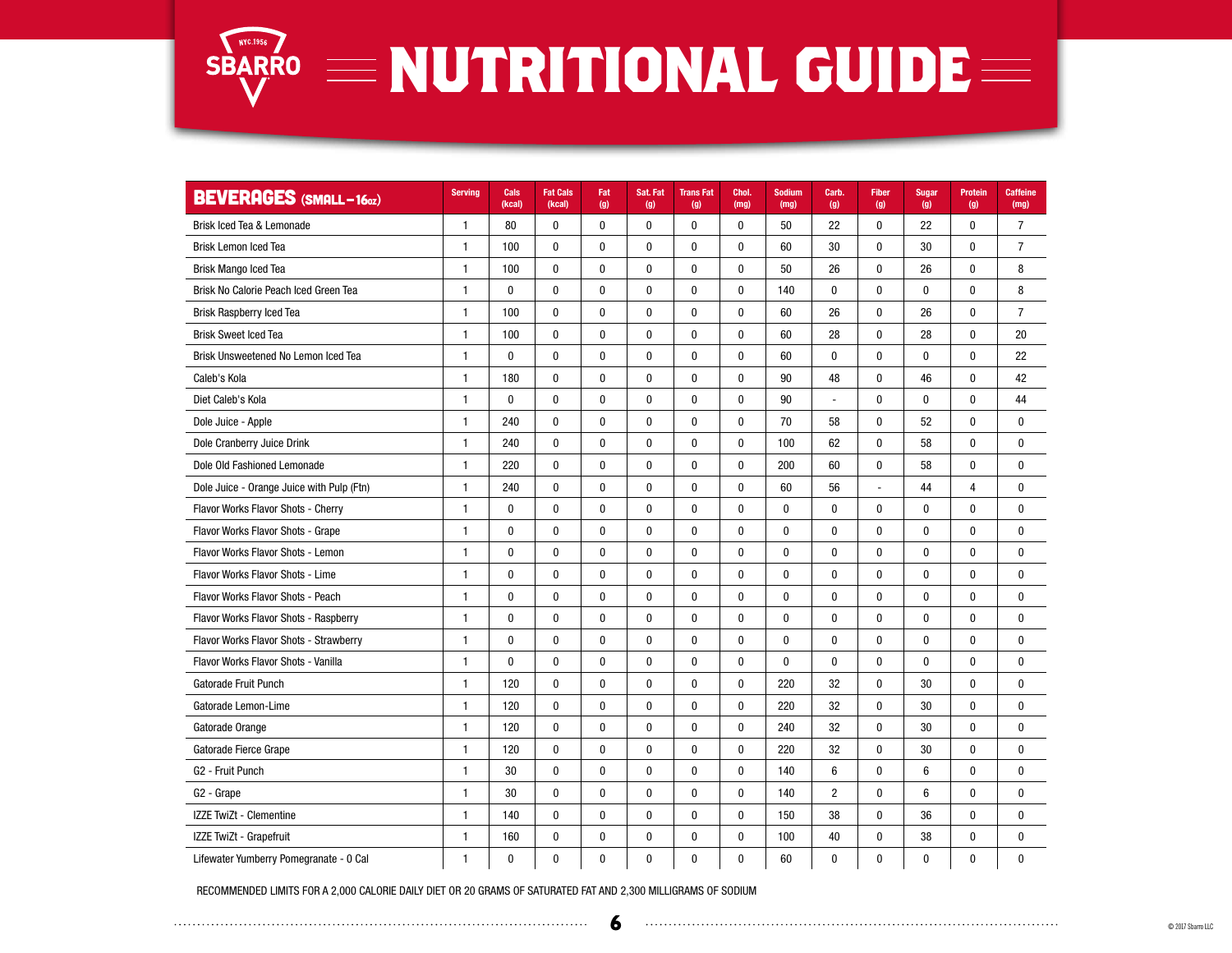

| <b>BEVERAGES (SMALL-160Z) CONT.</b>          | <b>Serving</b> | Cals<br>(kcal) | <b>Fat Cals</b><br>(kcal) | Fat<br>(g)   | Sat. Fat<br>(g) | <b>TransFat</b><br>(g) | Chol.<br>(mg) | <b>Sodium</b><br>(mg) | Carb.<br>(g) | <b>Fiber</b><br>(g) | <b>Sugar</b><br>(g) | <b>Protein</b><br>(g) | <b>Caffeine</b><br>(mg) |
|----------------------------------------------|----------------|----------------|---------------------------|--------------|-----------------|------------------------|---------------|-----------------------|--------------|---------------------|---------------------|-----------------------|-------------------------|
| Lipton Brewed Iced Tea Green Tea with Citrus | 1              | 140            | $\pmb{0}$                 | $\bf{0}$     | 0               | $\pmb{0}$              | $\bf{0}$      | 130                   | 38           | 0                   | 38                  | $\mathbf{0}$          | 20                      |
| Lipton Brewed Iced Tea Sweetened             | $\mathbf{1}$   | 140            | $\mathbf 0$               | $\mathbf 0$  | 0               | $\mathbf{0}$           | $\mathbf 0$   | 120                   | 36           | $\mathbf 0$         | 36                  | $\mathbf{0}$          | 9                       |
| Lipton Brewed Iced Tea Unsweetened           | 1              | $\bf{0}$       | $\pmb{0}$                 | $\pmb{0}$    | $\pmb{0}$       | $\pmb{0}$              | $\pmb{0}$     | 160                   | 0            | $\pmb{0}$           | 0                   | $\mathbf{0}$          | 9                       |
| Lipton Peach Iced Tea                        | $\mathbf{1}$   | 90             | $\mathbf 0$               | $\mathbf 0$  | 0               | $\mathbf 0$            | $\mathbf 0$   | 90                    | 24           | $\mathbf{0}$        | 24                  | $\mathbf{0}$          | 18                      |
| Manzanita Sol                                | 1              | 220            | 0                         | $\pmb{0}$    | 0               | $\boldsymbol{0}$       | $\pmb{0}$     | 50                    | 58           | 0                   | 56                  | $\mathbf{0}$          | 0                       |
| Manzanita - Jamaica Sol                      | $\mathbf{1}$   | 200            | $\pmb{0}$                 | $\pmb{0}$    | $\pmb{0}$       | $\pmb{0}$              | 0             | 170                   | 52           | $\pmb{0}$           | 52                  | $\mathbf{0}$          | $\mathbf 0$             |
| Manzanita - Sandia Sol                       | $\mathbf{1}$   | 120            | $\mathbf{0}$              | $\mathbf{0}$ | 0               | $\mathbf 0$            | $\mathbf 0$   | 70                    | 32           | $\mathbf{0}$        | 32                  | $\mathbf{0}$          | $\bf{0}$                |
| Manzanita - Tamarindo Sol                    | 1              | 200            | $\pmb{0}$                 | $\bf{0}$     | 0               | $\bf{0}$               | 0             | 100                   | 54           | 0                   | 54                  | $\mathbf{0}$          | $\bf{0}$                |
| Manzanita - Toronja Sol                      | $\mathbf{1}$   | 200            | $\pmb{0}$                 | $\pmb{0}$    | $\pmb{0}$       | $\pmb{0}$              | $\pmb{0}$     | 100                   | 54           | 0                   | 54                  | $\mathbf{0}$          | $\bf{0}$                |
| Mirinda - Strawberry                         | $\mathbf{1}$   | 220            | $\mathbf 0$               | $\mathbf{0}$ | 0               | $\mathbf 0$            | 0             | 100                   | 58           | $\mathbf{0}$        | 58                  | $\mathbf{0}$          | $\bf{0}$                |
| <b>Mist TWST</b>                             | 1              | 200            | 0                         | $\bf{0}$     | $\pmb{0}$       | $\bf{0}$               | $\pmb{0}$     | 40                    | 54           | 0                   | 54                  | $\bf{0}$              | $\bf{0}$                |
| Diet Mist TWST                               | $\mathbf{1}$   | $\mathbf 0$    | $\mathbf 0$               | $\mathbf 0$  | 0               | $\mathbf 0$            | 0             | 50                    | $\mathbf 0$  | $\mathbf 0$         | $\mathbf 0$         | $\mathbf 0$           | $\mathbf 0$             |
| Mtn Dew                                      | 1              | 220            | 0                         | $\bf{0}$     | 0               | $\bf{0}$               | $\bf{0}$      | 70                    | 58           | 0                   | 58                  | $\mathbf{0}$          | 72                      |
| Mtn Dew Baja Blast                           | $\mathbf{1}$   | 220            | 0                         | 0            | 0               | $\bf{0}$               | $\bf{0}$      | 60                    | 58           | 0                   | 58                  | $\mathbf{0}$          | 72                      |
| Mtn Dew Code Red                             | $\mathbf{1}$   | 220            | $\mathbf{0}$              | $\bf{0}$     | 0               | $\mathbf 0$            | $\mathbf 0$   | 70                    | 62           | $\mathbf{0}$        | 62                  | $\mathbf{0}$          | 72                      |
| Mtn Dew Pitch Black                          | 1              | 220            | 0                         | $\pmb{0}$    | 0               | $\bf{0}$               | 0             | 60                    | 60           | 0                   | 60                  | 0                     | 72                      |
| Mtn Dew Sangrita Blast                       | $\mathbf{1}$   | 220            | $\pmb{0}$                 | $\pmb{0}$    | $\pmb{0}$       | $\pmb{0}$              | $\pmb{0}$     | 110                   | 60           | $\pmb{0}$           | 60                  | $\pmb{0}$             | 72                      |
| Diet Mtn Dew                                 | $\mathbf{1}$   | $\mathbf{0}$   | $\mathbf 0$               | $\mathbf 0$  | $\bf{0}$        | $\mathbf{0}$           | 0             | 80                    | $\bf{0}$     | $\mathbf 0$         | $\mathbf{0}$        | $\mathbf{0}$          | 72                      |
| Mtn Dew Kickstart - Black Cherry             | $\mathbf{1}$   | 80             | $\pmb{0}$                 | 0            | $\pmb{0}$       | $\bf{0}$               | $\pmb{0}$     | 70                    | 20           | 0                   | 20                  | 0                     | 92                      |
| Mtn Dew Kickstart - Orange Citrus            | $\mathbf{1}$   | 80             | $\mathbf 0$               | $\mathbf 0$  | $\bf{0}$        | $\mathbf 0$            | $\mathbf 0$   | 70                    | 22           | $\mathbf 0$         | 20                  | $\mathbf 0$           | 92                      |
| <b>Mug Root Beer</b>                         | $\mathbf{1}$   | 200            | $\mathbf{0}$              | 0            | 0               | $\mathbf{0}$           | 0             | 60                    | 52           | $\mathbf{0}$        | 52                  | $\mathbf 0$           | $\bf{0}$                |
| Mug Root Beer Made With Real Sugar           | $\mathbf{1}$   | 200            | $\bf{0}$                  | 0            | 0               | $\bf{0}$               | $\bf{0}$      | 80                    | 50           | 0                   | 50                  | $\mathbf{0}$          | $\bf{0}$                |
| Patio Ginger Ale                             | $\mathbf{1}$   | 180            | $\mathbf 0$               | $\mathbf 0$  | $\pmb{0}$       | $\mathbf 0$            | 0             | 40                    | 46           | $\mathbf 0$         | 46                  | $\mathbf 0$           | $\mathbf{0}$            |
| Patio Quinine Tonic                          | $\mathbf{1}$   | 160            | 0                         | 0            | 0               | $\bf{0}$               | $\bf{0}$      | 40                    | 44           | 0                   | 44                  | 0                     | $\bf{0}$                |
| Patio Red Cherry                             | $\mathbf{1}$   | 220            | $\pmb{0}$                 | $\pmb{0}$    | $\pmb{0}$       | $\bf{0}$               | 0             | 60                    | 58           | 0                   | 58                  | $\mathbf{0}$          | $\bf{0}$                |
| Pepsi                                        | $\mathbf{1}$   | 200            | $\bf{0}$                  | 0            | 0               | $\mathbf{0}$           | $\bf{0}$      | 40                    | 56           | $\mathbf{0}$        | 56                  | $\mathbf{0}$          | 50                      |
| Caffeine Free Pepsi                          | $\mathbf{1}$   | 200            | $\pmb{0}$                 | 0            | $\pmb{0}$       | $\bf{0}$               | 0             | 40                    | 56           | $\pmb{0}$           | 56                  | $\pmb{0}$             | $\bf{0}$                |
| Pepsi Wild Cherry                            | $\mathbf{1}$   | 200            | $\pmb{0}$                 | $\pmb{0}$    | 0               | $\pmb{0}$              | 0             | 40                    | 56           | 0                   | 56                  | $\mathbf{0}$          | 50                      |
| Pepsi Zero Sugar                             | $\mathbf{1}$   | $\pmb{0}$      | $\pmb{0}$                 | 0            | $\pmb{0}$       | $\bf{0}$               | 0             | 50                    | $\pmb{0}$    | $\pmb{0}$           | $\pmb{0}$           | $\mathbf{0}$          | 92                      |
| Diet Pepsi                                   | $\mathbf{1}$   | 0              | 0                         | 0            | 0               | 0                      | 0             | 80                    | $\pmb{0}$    | 0                   | $\pmb{0}$           | 0                     | 44                      |

RECOMMENDED LIMITS FOR A 2,000 CALORIE DAILY DIET OR 20 GRAMS OF SATURATED FAT AND 2,300 MILLIGRAMS OF SODIUM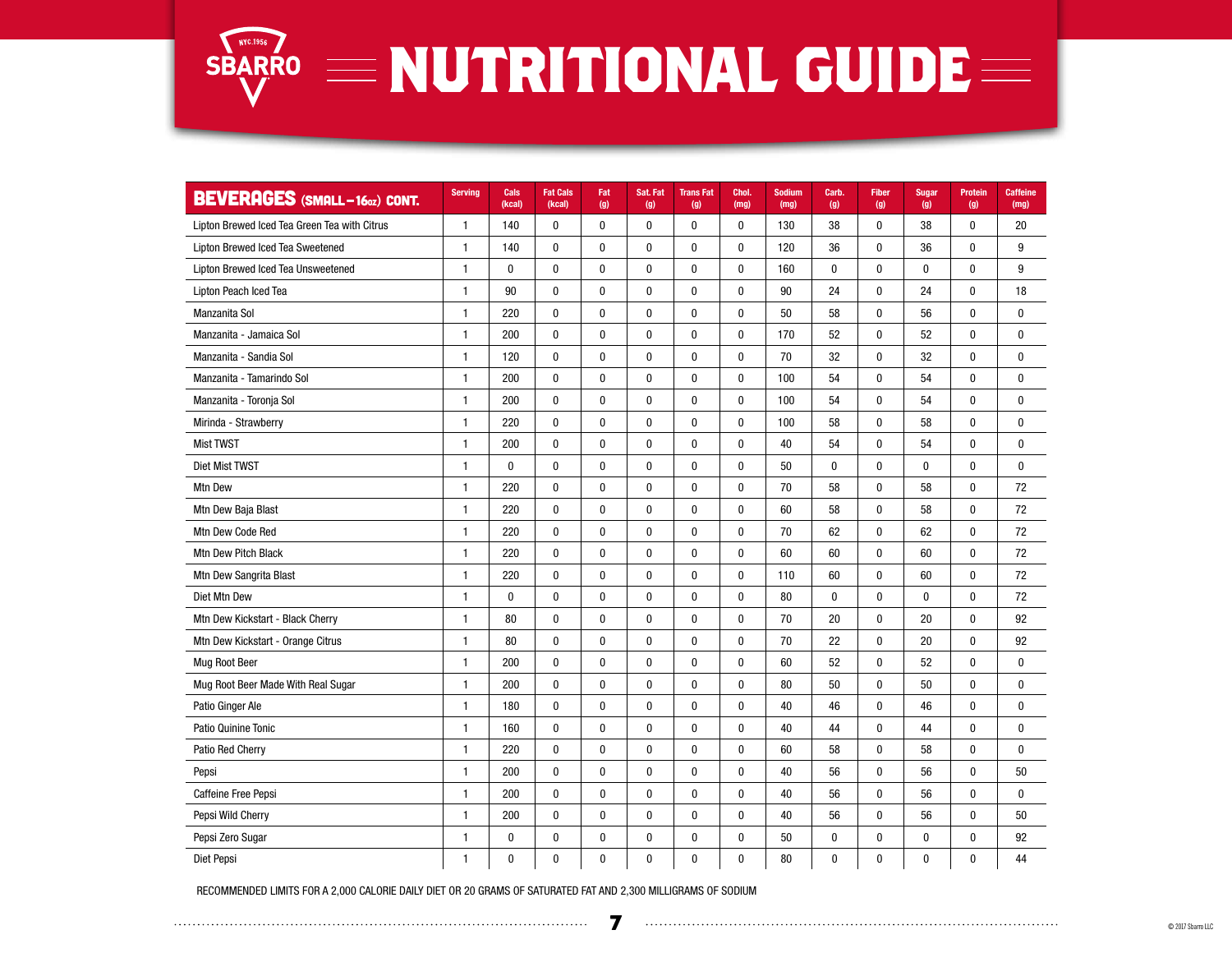

| <b>BEVERAGES</b> (SMALL-160Z) CONT.              | <b>Serving</b> | Cals<br>(kcal) | <b>Fat Cals</b><br>(kcal) | Fat<br>(g)   | Sat. Fat<br>(g) | <b>TransFat</b><br>(g) | Chol.<br>(mg)    | <b>Sodium</b><br>(mg) | Carb.<br>(g) | <b>Fiber</b><br>(g) | <b>Sugar</b><br>(g) | <b>Protein</b><br>(g) | <b>Caffeine</b><br>(mg) |
|--------------------------------------------------|----------------|----------------|---------------------------|--------------|-----------------|------------------------|------------------|-----------------------|--------------|---------------------|---------------------|-----------------------|-------------------------|
| Caffeine Free Diet Pepsi                         | 1              | $\bf{0}$       | 0                         | $\mathbf 0$  | 0               | $\boldsymbol{0}$       | $\bf{0}$         | 80                    | 0            | 0                   | 0                   | $\bf{0}$              | 0                       |
| Season's Harvest Sour Mix                        | 1              | 160            | 0                         | $\mathbf 0$  | 0               | $\boldsymbol{0}$       | $\bf{0}$         | 110                   | 36           | 0                   | 36                  | $\bf{0}$              | $\mathbf{0}$            |
| SoBe Citrus Energy                               | 1              | 220            | 0                         | $\mathbf 0$  | 0               | $\boldsymbol{0}$       | $\boldsymbol{0}$ | 50                    | 58           | 0                   | 56                  | $\bf{0}$              | 66                      |
| SoBe Lean Cranberry Grapefruit                   | 1              | 0              | 0                         | $\mathbf 0$  | 0               | $\boldsymbol{0}$       | $\boldsymbol{0}$ | 50                    | 0            | 0                   | $\mathbf{0}$        | $\mathbf{0}$          | 0                       |
| Stubborn Soda - Agave Vanilla Cream (Ftn)        | 1              | 200            | 0                         | $\mathbf 0$  | 0               | $\boldsymbol{0}$       | $\boldsymbol{0}$ | 80                    | 52           | 0                   | 52                  | $\bf{0}$              | 0                       |
| Stubborn Soda - Black Cherry with Tarragon (Ftn) | 1              | 200            | 0                         | $\mathbf 0$  | $\mathbf{0}$    | 0                      | 0                | 60                    | 50           | 0                   | 48                  | $\mathbf{0}$          | 0                       |
| Stubborn Soda - Classic Root Beer (Ftn)          | 1              | 220            | 0                         | $\mathbf{0}$ | 0               | $\mathbf 0$            | $\mathbf 0$      | 110                   | 58           | 0                   | 56                  | $\mathbf{0}$          | 0                       |
| Stubborn Soda - Lemon Berry Açai (Ftn)           | 1              | 200            | 0                         | $\mathbf 0$  | $\mathbf{0}$    | 0                      | 0                | 100                   | 54           | 0                   | 54                  | $\mathbf{0}$          | $\mathbf{0}$            |
| Tropicana Twister Soda - Orange                  | 1              | 220            | 0                         | $\mathbf 0$  | $\mathbf{0}$    | 0                      | 0                | 50                    | 62           | 0                   | 60                  | $\mathbf{0}$          | $\mathbf{0}$            |
| Tropicana Fruit Punch (Ftn)                      | 1              | 220            | $\mathbf{0}$              | $\mathbf 0$  | $\mathbf{0}$    | 0                      | $\bf{0}$         | 50                    | 60           | 0                   | 60                  | $\mathbf{0}$          | $\mathbf{0}$            |
| Tropicana Lemonade (Ftn)                         | 1              | 200            | 0                         | $\mathbf 0$  | 0               | 0                      | 0                | 210                   | 54           | 0                   | 54                  | $\mathbf{0}$          | $\mathbf{0}$            |
| Tropicana Pink Lemonade (Ftn)                    | 1              | 200            | 0                         | $\mathbf 0$  | 0               | 0                      | $\bf{0}$         | 210                   | 54           | 0                   | 54                  | $\bf{0}$              | 0                       |
| Tropicana Light - Lemonade (Ftn)                 | 1              | 0              | 0                         | 0            | 0               | $\bf{0}$               | 0                | 190                   | $\mathbf{0}$ | 0                   | 0                   | $\mathbf{0}$          | $\mathbf{0}$            |
| Sbarro Mango Freeze                              | 1              | 220            | $\bf{0}$                  | $\bf{0}$     | 0               | $\bf{0}$               | $\bf{0}$         | $\mathbf 0$           | 56           | $\overline{2}$      | 50                  | $\mathbf{0}$          | 0                       |
| Fresh Strawberry Lemonade                        | 1              | 200            | 0                         | $\bf{0}$     | 0               | $\bf{0}$               | 0                | $\mathbf 0$           | 52           | 0                   | 48                  | $\mathbf 0$           | $\bf{0}$                |
| <b>Fresh Lemonade</b>                            | 1              | 240            | 0                         | 0            | 0               | 0                      | 0                | 0                     | 62           | 0                   | 60                  | 0                     | 0                       |

RECOMMENDED LIMITS FOR A 2,000 CALORIE DAILY DIET OR 20 GRAMS OF SATURATED FAT AND 2,300 MILLIGRAMS OF SODIUM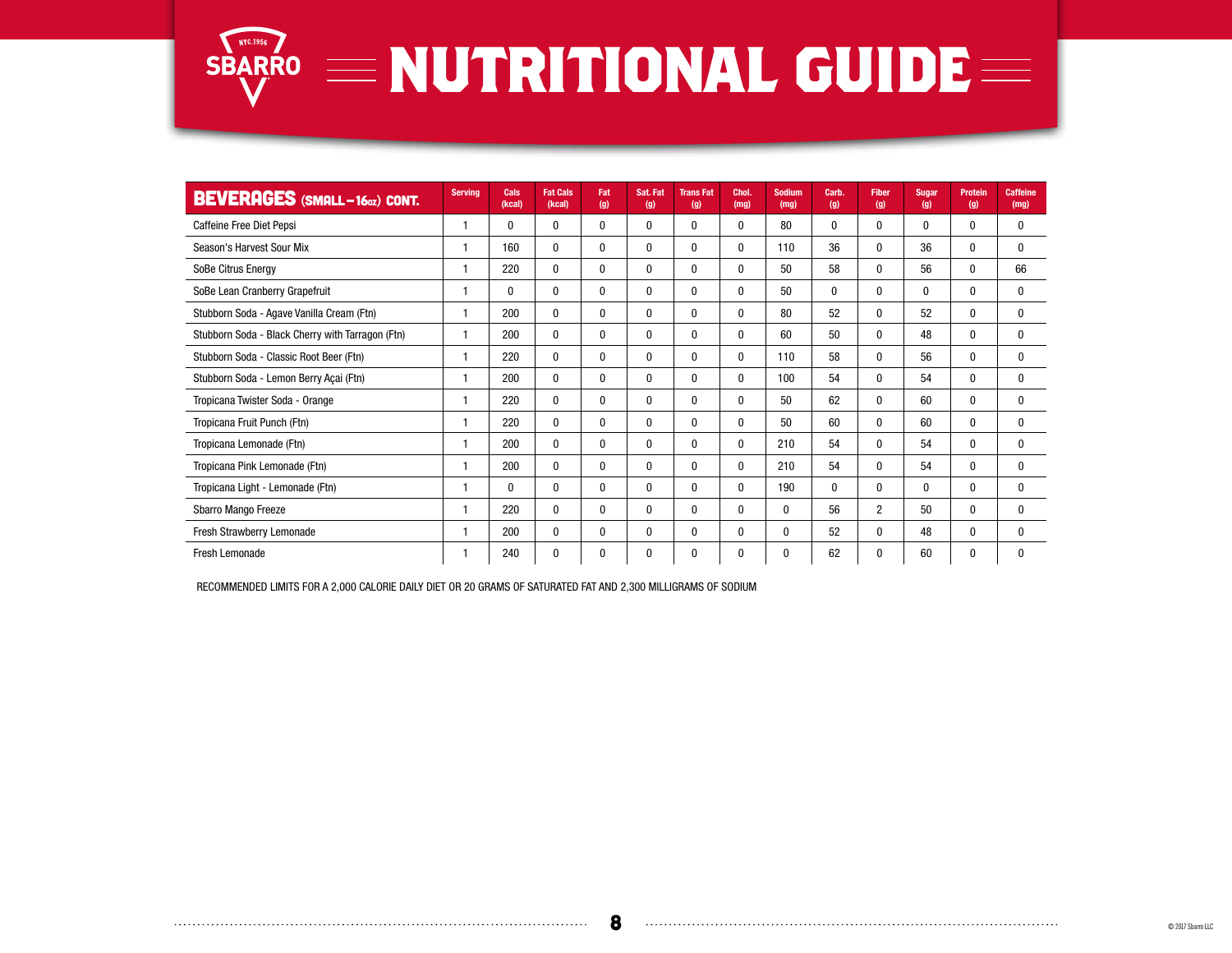

#### SBARRO **NUTRITIONAL GUIDE**

| <b>BEVERAGES</b> (MEDIUM-210z)            | <b>Serving</b> | Cals<br>(kcal) | <b>Fat Cals</b><br>(kcal) | Fat<br>(g)   | Sat. Fat<br>(g) | <b>TransFat</b><br>(g) | Chol.<br>(mg) | <b>Sodium</b><br>(mg) | Carb.<br>(g) | <b>Fiber</b><br>(g) | <b>Sugar</b><br>(g) | Protein<br>(g) | <b>Caffeine</b><br>(mg) |
|-------------------------------------------|----------------|----------------|---------------------------|--------------|-----------------|------------------------|---------------|-----------------------|--------------|---------------------|---------------------|----------------|-------------------------|
| Brisk Iced Tea & Lemonade                 | $\mathbf{1}$   | 105            | 0                         | 0            | 0               | 0                      | 0             | 66                    | 29           | 0                   | 29                  | 0              | 9                       |
| <b>Brisk Lemon Iced Tea</b>               | $\mathbf{1}$   | 131            | $\mathbf 0$               | $\mathbf 0$  | 0               | $\bf{0}$               | $\bf{0}$      | 79                    | 39           | $\mathbf 0$         | 39                  | $\mathbf{0}$   | 9                       |
| <b>Brisk Mango Iced Tea</b>               | $\mathbf{1}$   | 131            | $\mathbf 0$               | $\mathbf{0}$ | 0               | $\bf{0}$               | 0             | 66                    | 34           | $\mathbf 0$         | 34                  | $\mathbf{0}$   | 11                      |
| Brisk No Calorie Peach Iced Green Tea     | $\mathbf{1}$   | $\bf{0}$       | 0                         | $\bf{0}$     | 0               | $\bf{0}$               | 0             | 184                   | $\bf{0}$     | $\bf{0}$            | $\bf{0}$            | $\pmb{0}$      | 11                      |
| <b>Brisk Raspberry Iced Tea</b>           | $\mathbf{1}$   | 131            | 0                         | 0            | 0               | 0                      | 0             | 79                    | 34           | $\mathbf 0$         | 34                  | $\mathbf{0}$   | 9                       |
| <b>Brisk Sweet Iced Tea</b>               | $\mathbf{1}$   | 131            | $\pmb{0}$                 | $\pmb{0}$    | $\pmb{0}$       | $\pmb{0}$              | $\pmb{0}$     | 79                    | 37           | $\mathbf{0}$        | 37                  | $\mathbf{0}$   | 26                      |
| Brisk Unsweetened No Lemon Iced Tea       | $\mathbf{1}$   | $\mathbf{0}$   | $\mathbf{0}$              | $\mathbf{0}$ | 0               | $\mathbf{0}$           | 0             | 79                    | $\bf{0}$     | $\mathbf{0}$        | $\mathbf{0}$        | $\mathbf{0}$   | 29                      |
| Caleb's Kola                              | $\mathbf{1}$   | 236            | $\pmb{0}$                 | $\bf{0}$     | $\pmb{0}$       | 0                      | $\pmb{0}$     | 118                   | 63           | 0                   | 60                  | $\bf{0}$       | 55                      |
| Diet Caleb's Kola                         | $\mathbf{1}$   | $\bf{0}$       | 0                         | $\bf{0}$     | 0               | $\bf{0}$               | 0             | 118                   | L,           | $\bf{0}$            | $\bf{0}$            | $\mathbf{0}$   | 58                      |
| Dole Juice - Apple                        | $\mathbf{1}$   | 315            | $\pmb{0}$                 | $\mathbf 0$  | 0               | $\mathbf 0$            | $\mathbf 0$   | 92                    | 76           | $\mathbf 0$         | 68                  | $\mathbf{0}$   | $\mathbf 0$             |
| Dole Cranberry Juice Drink                | $\mathbf{1}$   | 315            | $\pmb{0}$                 | $\bf{0}$     | $\pmb{0}$       | $\bf{0}$               | 0             | 131                   | 81           | $\mathbf{0}$        | 76                  | $\mathbf{0}$   | 0                       |
| Dole Old Fashioned Lemonade               | $\mathbf{1}$   | 289            | $\mathbf 0$               | $\mathbf 0$  | 0               | $\mathbf 0$            | $\mathbf 0$   | 263                   | 79           | $\mathbf 0$         | 76                  | $\mathbf{0}$   | $\mathbf{0}$            |
| Dole Juice - Orange Juice with Pulp (Ftn) | $\mathbf{1}$   | 315            | 0                         | $\bf{0}$     | 0               | $\pmb{0}$              | 0             | 79                    | 74           | Ĭ.                  | 58                  | 5              | $\mathbf{0}$            |
| Flavor Works Flavor Shots - Cherry        | $\mathbf{1}$   | $\pmb{0}$      | 0                         | 0            | 0               | $\pmb{0}$              | $\pmb{0}$     | $\bf{0}$              | $\mathbf{0}$ | 0                   | $\mathbf{0}$        | $\mathbf{0}$   | $\mathbf{0}$            |
| Flavor Works Flavor Shots - Grape         | $\mathbf{1}$   | $\mathbf{0}$   | $\mathbf{0}$              | $\mathbf{0}$ | 0               | $\bf{0}$               | $\mathbf{0}$  | $\mathbf{0}$          | $\bf{0}$     | $\mathbf{0}$        | $\mathbf{0}$        | 0              | $\mathbf{0}$            |
| Flavor Works Flavor Shots - Lemon         | $\mathbf{1}$   | $\pmb{0}$      | $\mathbf{0}$              | 0            | 0               | $\bf{0}$               | $\pmb{0}$     | 0                     | $\bf{0}$     | $\mathbf{0}$        | $\mathbf{0}$        | $\mathbf{0}$   | $\mathbf{0}$            |
| Flavor Works Flavor Shots - Lime          | $\mathbf{1}$   | $\pmb{0}$      | $\pmb{0}$                 | $\pmb{0}$    | $\pmb{0}$       | $\pmb{0}$              | $\pmb{0}$     | $\pmb{0}$             | $\pmb{0}$    | $\pmb{0}$           | $\pmb{0}$           | $\pmb{0}$      | $\mathbf{0}$            |
| Flavor Works Flavor Shots - Peach         | $\mathbf{1}$   | $\mathbf 0$    | $\mathbf 0$               | $\mathbf 0$  | $\pmb{0}$       | $\mathbf{0}$           | $\pmb{0}$     | 0                     | $\bf{0}$     | $\mathbf 0$         | $\mathbf 0$         | $\mathbf{0}$   | $\mathbf{0}$            |
| Flavor Works Flavor Shots - Raspberry     | $\mathbf{1}$   | $\mathbf 0$    | $\pmb{0}$                 | $\pmb{0}$    | 0               | $\pmb{0}$              | $\pmb{0}$     | $\pmb{0}$             | $\mathbf{0}$ | $\mathbf 0$         | $\mathbf{0}$        | $\mathbf{0}$   | $\mathbf{0}$            |
| Flavor Works Flavor Shots - Strawberry    | $\mathbf{1}$   | $\mathbf{0}$   | $\mathbf{0}$              | $\mathbf{0}$ | 0               | $\bf{0}$               | $\mathbf{0}$  | $\mathbf{0}$          | $\bf{0}$     | $\mathbf{0}$        | $\mathbf{0}$        | $\mathbf{0}$   | $\mathbf{0}$            |
| Flavor Works Flavor Shots - Vanilla       | 1              | 0              | $\pmb{0}$                 | 0            | 0               | $\pmb{0}$              | $\pmb{0}$     | 0                     | $\pmb{0}$    | $\pmb{0}$           | $\bf{0}$            | 0              | $\mathbf{0}$            |
| Gatorade Fruit Punch                      | $\mathbf{1}$   | 158            | $\bf{0}$                  | $\bf{0}$     | 0               | $\pmb{0}$              | 0             | 289                   | 42           | $\pmb{0}$           | 39                  | 0              | $\mathbf{0}$            |
| Gatorade Lemon-Lime                       | $\mathbf{1}$   | 158            | $\mathbf 0$               | $\mathbf 0$  | $\mathbf 0$     | $\mathbf{0}$           | $\mathbf{0}$  | 289                   | 42           | $\mathbf 0$         | 39                  | $\mathbf{0}$   | $\bf{0}$                |
| Gatorade Orange                           | $\mathbf{1}$   | 158            | $\bf{0}$                  | $\bf{0}$     | 0               | $\bf{0}$               | $\mathbf{0}$  | 315                   | 42           | $\mathbf{0}$        | 39                  | 0              | $\mathbf{0}$            |
| Gatorade Fierce Grape                     | $\mathbf{1}$   | 158            | $\pmb{0}$                 | $\pmb{0}$    | $\pmb{0}$       | $\pmb{0}$              | $\pmb{0}$     | 289                   | 42           | $\pmb{0}$           | 39                  | $\mathbf{0}$   | $\mathbf{0}$            |
| G <sub>2</sub> - Fruit Punch              | $\mathbf{1}$   | 39             | $\pmb{0}$                 | 0            | $\pmb{0}$       | $\pmb{0}$              | $\pmb{0}$     | 184                   | 8            | $\mathbf 0$         | 8                   | $\mathbf{0}$   | $\mathbf{0}$            |
| G <sub>2</sub> - Grape                    | $\mathbf{1}$   | 39             | $\bf{0}$                  | 0            | $\pmb{0}$       | $\bf{0}$               | $\pmb{0}$     | 184                   | 3            | $\mathbf 0$         | 8                   | $\mathbf{0}$   | $\mathbf{0}$            |
| IZZE TwiZt - Clementine                   | $\mathbf{1}$   | 184            | $\mathbf 0$               | $\mathbf 0$  | $\pmb{0}$       | $\mathbf{0}$           | $\mathbf{0}$  | 197                   | 50           | $\mathbf 0$         | 47                  | $\mathbf{0}$   | $\mathbf{0}$            |
| IZZE TwiZt - Grapefruit                   | $\mathbf{1}$   | 210            | $\bf{0}$                  | 0            | 0               | $\pmb{0}$              | $\mathbf 0$   | 131                   | 53           | $\mathbf{0}$        | 50                  | $\mathbf{0}$   | $\mathbf{0}$            |
| Lifewater Yumberry Pomegranate - 0 Cal    | $\mathbf{1}$   | $\mathbf 0$    | $\mathbf 0$               | $\mathbf 0$  | $\mathbf 0$     | $\mathbf{0}$           | $\mathbf{0}$  | 79                    | $\mathbf{0}$ | $\mathbf 0$         | $\mathbf{0}$        | $\mathbf{0}$   | 0                       |

RECOMMENDED LIMITS FOR A 2,000 CALORIE DAILY DIET OR 20 GRAMS OF SATURATED FAT AND 2,300 MILLIGRAMS OF SODIUM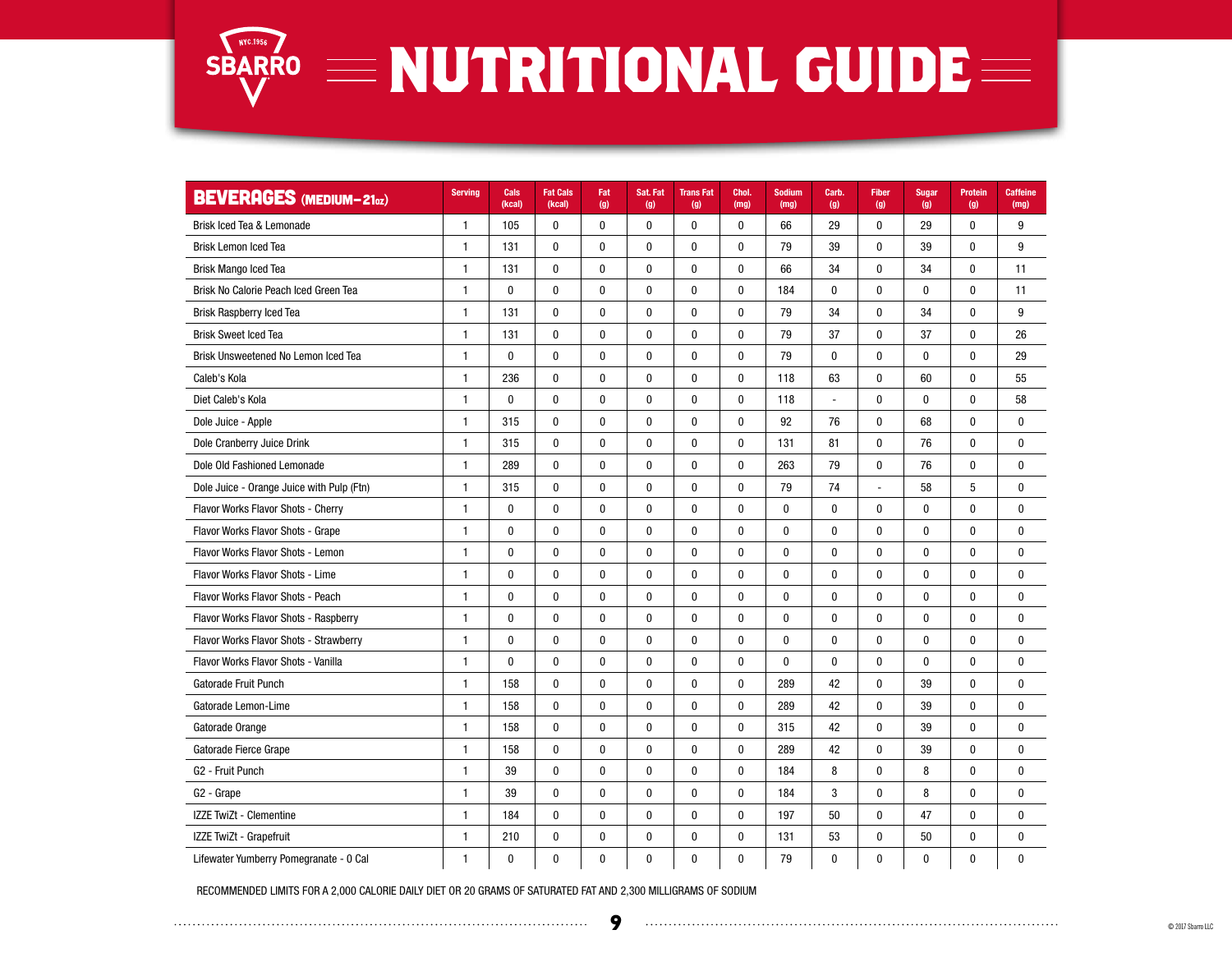

| <b>BEVERAGES</b> (MEDIUM-210z) CONT.         | <b>Serving</b> | Cals<br>(kcal) | <b>Fat Cals</b><br>(kcal) | Fat<br>(g)   | Sat. Fat<br>(g) | <b>TransFat</b><br>(g) | Chol.<br>(mg) | <b>Sodium</b><br>(mg) | Carb.<br>(g) | <b>Fiber</b><br>(g) | <b>Sugar</b><br>(g) | <b>Protein</b><br>(g) | <b>Caffeine</b><br>(mg) |
|----------------------------------------------|----------------|----------------|---------------------------|--------------|-----------------|------------------------|---------------|-----------------------|--------------|---------------------|---------------------|-----------------------|-------------------------|
| Lipton Brewed Iced Tea Green Tea with Citrus | 1              | 184            | 0                         | $\bf{0}$     | 0               | $\pmb{0}$              | $\bf{0}$      | 171                   | 50           | 0                   | 50                  | $\mathbf 0$           | 26                      |
| Lipton Brewed Iced Tea Sweetened             | $\mathbf{1}$   | 184            | $\mathbf 0$               | $\mathbf 0$  | 0               | $\mathbf{0}$           | $\bf{0}$      | 158                   | 47           | $\mathbf{0}$        | 47                  | $\mathbf{0}$          | 12                      |
| Lipton Brewed Iced Tea Unsweetened           | 1              | $\bf{0}$       | $\pmb{0}$                 | $\pmb{0}$    | $\pmb{0}$       | $\pmb{0}$              | $\pmb{0}$     | 210                   | 0            | $\pmb{0}$           | $\pmb{0}$           | $\mathbf 0$           | 12                      |
| Lipton Peach Iced Tea                        | $\mathbf{1}$   | 118            | $\mathbf 0$               | $\mathbf 0$  | 0               | $\mathbf 0$            | $\bf{0}$      | 118                   | 32           | $\mathbf{0}$        | 32                  | $\mathbf{0}$          | 24                      |
| Manzanita Sol                                | 1              | 289            | 0                         | $\pmb{0}$    | 0               | $\boldsymbol{0}$       | $\pmb{0}$     | 66                    | 76           | 0                   | 74                  | $\mathbf{0}$          | 0                       |
| Manzanita - Jamaica Sol                      | $\mathbf{1}$   | 263            | $\pmb{0}$                 | $\pmb{0}$    | $\pmb{0}$       | $\pmb{0}$              | 0             | 223                   | 68           | $\pmb{0}$           | 68                  | $\mathbf{0}$          | $\mathbf 0$             |
| Manzanita - Sandia Sol                       | $\mathbf{1}$   | 158            | $\mathbf{0}$              | $\mathbf{0}$ | 0               | $\mathbf 0$            | $\mathbf{0}$  | 92                    | 42           | $\mathbf{0}$        | 42                  | $\mathbf{0}$          | $\mathbf{0}$            |
| Manzanita - Tamarindo Sol                    | 1              | 263            | $\pmb{0}$                 | $\bf{0}$     | 0               | $\bf{0}$               | 0             | 131                   | 71           | 0                   | 71                  | $\mathbf{0}$          | $\mathbf{0}$            |
| Manzanita - Toronja Sol                      | $\mathbf{1}$   | 263            | $\pmb{0}$                 | $\pmb{0}$    | $\pmb{0}$       | $\pmb{0}$              | $\pmb{0}$     | 131                   | 71           | 0                   | 71                  | $\mathbf{0}$          | $\bf{0}$                |
| Mirinda - Strawberry                         | $\mathbf{1}$   | 289            | $\mathbf 0$               | $\mathbf{0}$ | 0               | $\mathbf 0$            | 0             | 131                   | 76           | $\mathbf{0}$        | 76                  | $\mathbf{0}$          | $\bf{0}$                |
| <b>Mist TWST</b>                             | 1              | 263            | 0                         | $\bf{0}$     | $\pmb{0}$       | $\bf{0}$               | $\pmb{0}$     | 53                    | 71           | 0                   | 71                  | $\bf{0}$              | $\bf{0}$                |
| Diet Mist TWST                               | $\mathbf{1}$   | $\mathbf 0$    | $\mathbf 0$               | $\mathbf 0$  | 0               | $\mathbf 0$            | $\mathbf{0}$  | 66                    | $\mathbf 0$  | $\mathbf 0$         | $\mathbf 0$         | $\mathbf 0$           | $\mathbf 0$             |
| Mtn Dew                                      | 1              | 289            | 0                         | $\bf{0}$     | 0               | $\bf{0}$               | $\bf{0}$      | 92                    | 76           | 0                   | 76                  | $\mathbf{0}$          | 95                      |
| Mtn Dew Baja Blast                           | $\mathbf{1}$   | 289            | 0                         | 0            | 0               | $\bf{0}$               | $\bf{0}$      | 79                    | 76           | 0                   | 76                  | $\mathbf{0}$          | 95                      |
| Mtn Dew Code Red                             | $\mathbf{1}$   | 289            | $\mathbf{0}$              | $\bf{0}$     | 0               | $\mathbf 0$            | $\mathbf{0}$  | 92                    | 81           | $\mathbf{0}$        | 81                  | $\mathbf{0}$          | 95                      |
| Mtn Dew Pitch Black                          | 1              | 289            | 0                         | $\pmb{0}$    | 0               | $\bf{0}$               | 0             | 79                    | 79           | 0                   | 79                  | 0                     | 95                      |
| Mtn Dew Sangrita Blast                       | $\mathbf{1}$   | 289            | $\pmb{0}$                 | $\pmb{0}$    | $\pmb{0}$       | $\pmb{0}$              | $\pmb{0}$     | 144                   | 79           | $\pmb{0}$           | 79                  | $\pmb{0}$             | 95                      |
| Diet Mtn Dew                                 | $\mathbf{1}$   | 0              | $\mathbf 0$               | $\mathbf 0$  | $\mathbf 0$     | $\mathbf{0}$           | 0             | 105                   | $\bf{0}$     | $\mathbf 0$         | $\mathbf{0}$        | $\mathbf{0}$          | 95                      |
| Mtn Dew Kickstart - Black Cherry             | $\mathbf{1}$   | 105            | 0                         | 0            | $\pmb{0}$       | $\bf{0}$               | $\pmb{0}$     | 92                    | 26           | 0                   | 26                  | 0                     | 121                     |
| Mtn Dew Kickstart - Orange Citrus            | $\mathbf{1}$   | 105            | $\mathbf 0$               | $\mathbf 0$  | $\mathbf 0$     | $\mathbf 0$            | $\mathbf 0$   | 92                    | 29           | $\mathbf 0$         | 26                  | $\mathbf{0}$          | 121                     |
| <b>Mug Root Beer</b>                         | $\mathbf{1}$   | 263            | $\mathbf{0}$              | 0            | 0               | $\mathbf{0}$           | 0             | 79                    | 68           | $\mathbf{0}$        | 68                  | $\mathbf{0}$          | $\bf{0}$                |
| Mug Root Beer Made With Real Sugar           | $\mathbf{1}$   | 263            | $\bf{0}$                  | 0            | 0               | $\bf{0}$               | $\bf{0}$      | 105                   | 66           | 0                   | 66                  | $\mathbf{0}$          | $\bf{0}$                |
| Patio Ginger Ale                             | $\mathbf{1}$   | 236            | $\mathbf 0$               | $\mathbf 0$  | $\pmb{0}$       | $\bf{0}$               | 0             | 53                    | 60           | $\mathbf 0$         | 60                  | $\mathbf 0$           | $\mathbf{0}$            |
| Patio Quinine Tonic                          | $\mathbf{1}$   | 210            | 0                         | 0            | 0               | $\bf{0}$               | $\bf{0}$      | 53                    | 58           | 0                   | 58                  | 0                     | $\bf{0}$                |
| Patio Red Cherry                             | $\mathbf{1}$   | 289            | $\pmb{0}$                 | $\pmb{0}$    | $\pmb{0}$       | $\bf{0}$               | 0             | 79                    | 76           | 0                   | 76                  | $\mathbf{0}$          | $\bf{0}$                |
| Pepsi                                        | $\mathbf{1}$   | 263            | $\bf{0}$                  | 0            | 0               | $\mathbf{0}$           | 0             | 53                    | 74           | $\mathbf{0}$        | 74                  | $\mathbf{0}$          | 66                      |
| Caffeine Free Pepsi                          | $\mathbf{1}$   | 263            | 0                         | 0            | $\pmb{0}$       | $\bf{0}$               | 0             | 53                    | 74           | $\pmb{0}$           | 74                  | $\pmb{0}$             | $\bf{0}$                |
| Pepsi Wild Cherry                            | $\mathbf{1}$   | 263            | $\pmb{0}$                 | $\pmb{0}$    | 0               | $\pmb{0}$              | 0             | 53                    | 74           | 0                   | 74                  | $\mathbf{0}$          | 66                      |
| Pepsi Zero Sugar                             | $\mathbf{1}$   | 0              | $\pmb{0}$                 | 0            | $\pmb{0}$       | $\bf{0}$               | 0             | 66                    | $\pmb{0}$    | 0                   | 0                   | $\mathbf{0}$          | 121                     |
| Diet Pepsi                                   | $\mathbf{1}$   | 0              | 0                         | 0            | 0               | 0                      | 0             | 105                   | $\pmb{0}$    | 0                   | 0                   | 0                     | 58                      |

RECOMMENDED LIMITS FOR A 2,000 CALORIE DAILY DIET OR 20 GRAMS OF SATURATED FAT AND 2,300 MILLIGRAMS OF SODIUM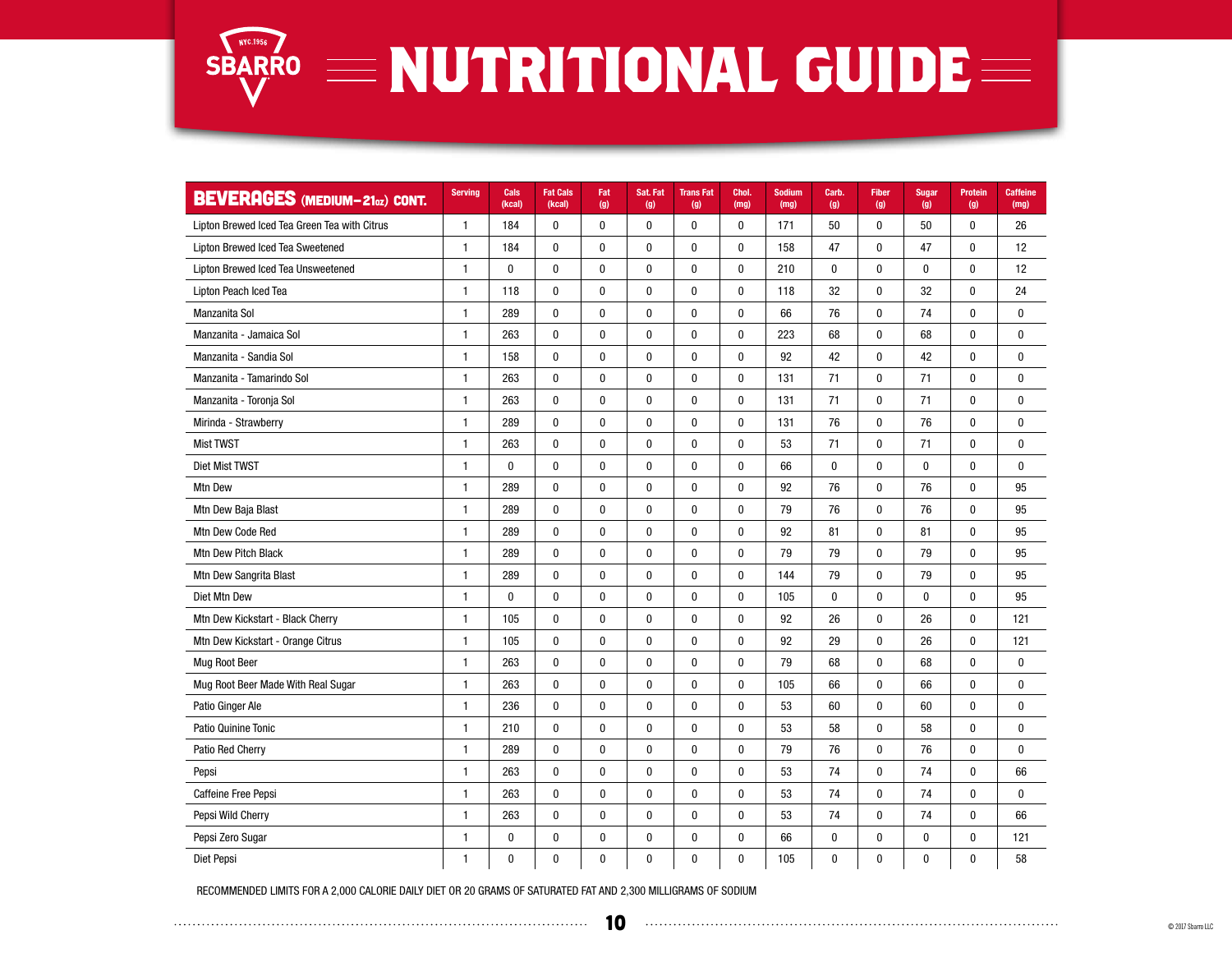

| <b>BEVERAGES</b> (MEDIUM-210z) CONT.             | <b>Serving</b> | Cals<br>(kcal) | <b>Fat Cals</b><br>(kcal) | Fat<br>(g)   | Sat. Fat<br>(g) | <b>TransFat</b><br>(g) | Chol.<br>(mg)    | <b>Sodium</b><br>(mg) | Carb.<br>(g) | <b>Fiber</b><br>(g) | <b>Sugar</b><br>(g) | <b>Protein</b><br>(g) | <b>Caffeine</b><br>(mg) |
|--------------------------------------------------|----------------|----------------|---------------------------|--------------|-----------------|------------------------|------------------|-----------------------|--------------|---------------------|---------------------|-----------------------|-------------------------|
| Caffeine Free Diet Pepsi                         | 1              | $\bf{0}$       | 0                         | $\mathbf 0$  | 0               | $\boldsymbol{0}$       | $\bf{0}$         | 105                   | 0            | 0                   | 0                   | $\mathbf{0}$          | 0                       |
| Season's Harvest Sour Mix                        | 1              | 210            | 0                         | $\mathbf 0$  | 0               | $\boldsymbol{0}$       | $\bf{0}$         | 144                   | 47           | 0                   | 47                  | $\mathbf{0}$          | $\mathbf{0}$            |
| SoBe Citrus Energy                               | 1              | 289            | 0                         | $\mathbf 0$  | $\mathbf{0}$    | $\boldsymbol{0}$       | $\boldsymbol{0}$ | 66                    | 76           | 0                   | 74                  | $\mathbf{0}$          | 87                      |
| SoBe Lean Cranberry Grapefruit                   | 1              | 0              | $\mathbf{0}$              | $\mathbf 0$  | $\mathbf{0}$    | $\boldsymbol{0}$       | $\boldsymbol{0}$ | 66                    | 0            | 0                   | 0                   | $\mathbf{0}$          | 0                       |
| Stubborn Soda - Agave Vanilla Cream (Ftn)        | 1              | 263            | $\mathbf{0}$              | $\mathbf 0$  | $\mathbf{0}$    | 0                      | 0                | 105                   | 68           | 0                   | 68                  | $\mathbf{0}$          | 0                       |
| Stubborn Soda - Black Cherry with Tarragon (Ftn) | 1              | 263            | 0                         | $\mathbf 0$  | 0               | 0                      | 0                | 79                    | 66           | 0                   | 63                  | $\bf{0}$              | 0                       |
| Stubborn Soda - Classic Root Beer (Ftn)          | 1              | 289            | 0                         | $\mathbf 0$  | $\mathbf{0}$    | 0                      | 0                | 144                   | 76           | 0                   | 74                  | $\bf{0}$              | 0                       |
| Stubborn Soda - Lemon Berry Açai (Ftn)           | 1              | 263            | $\mathbf{0}$              | $\mathbf{0}$ | $\mathbf{0}$    | 0                      | $\bf{0}$         | 131                   | 71           | 0                   | 71                  | $\mathbf{0}$          | $\mathbf{0}$            |
| Tropicana Twister Soda - Orange                  | 1              | 289            | 0                         | $\mathbf 0$  | $\mathbf{0}$    | 0                      | $\mathbf{0}$     | 66                    | 81           | 0                   | 79                  | $\mathbf{0}$          | $\mathbf{0}$            |
| Tropicana Fruit Punch (Ftn)                      | 1              | 289            | $\mathbf{0}$              | $\mathbf 0$  | $\mathbf{0}$    | $\mathbf{0}$           | $\mathbf{0}$     | 66                    | 79           | 0                   | 79                  | $\mathbf{0}$          | $\mathbf{0}$            |
| Tropicana Lemonade (Ftn)                         | 1              | 263            | $\mathbf{0}$              | $\mathbf{0}$ | $\mathbf{0}$    | $\mathbf{0}$           | 0                | 276                   | 71           | 0                   | 71                  | $\mathbf{0}$          | $\mathbf{0}$            |
| Tropicana Pink Lemonade (Ftn)                    | 1              | 263            | 0                         | $\mathbf 0$  | 0               | 0                      | 0                | 276                   | 71           | 0                   | 71                  | $\mathbf{0}$          | $\mathbf{0}$            |
| Tropicana Light - Lemonade (Ftn)                 | 1              | $\mathbf{0}$   | 0                         | $\bf{0}$     | 0               | $\bf{0}$               | 0                | 249                   | 0            | $\mathbf{0}$        | $\mathbf{0}$        | $\mathbf{0}$          | $\mathbf{0}$            |
| Sbarro Mango Freeze                              | 1              | 289            | $\bf{0}$                  | $\bf{0}$     | 0               | $\bf{0}$               | 0                | $\mathbf 0$           | 74           | 3                   | 66                  | $\mathbf{0}$          | 0                       |
| Fresh Strawberry Lemonade                        | 1              | 263            | $\bf{0}$                  | 0            | 0               | $\bf{0}$               | 0                | $\mathbf 0$           | 68           | 0                   | 63                  | $\mathbf{0}$          | $\bf{0}$                |
| Fresh Lemonade                                   | 1              | 315            | 0                         | 0            | 0               | 0                      | 0                | 0                     | 81           | 0                   | 79                  | 0                     | 0                       |

RECOMMENDED LIMITS FOR A 2,000 CALORIE DAILY DIET OR 20 GRAMS OF SATURATED FAT AND 2,300 MILLIGRAMS OF SODIUM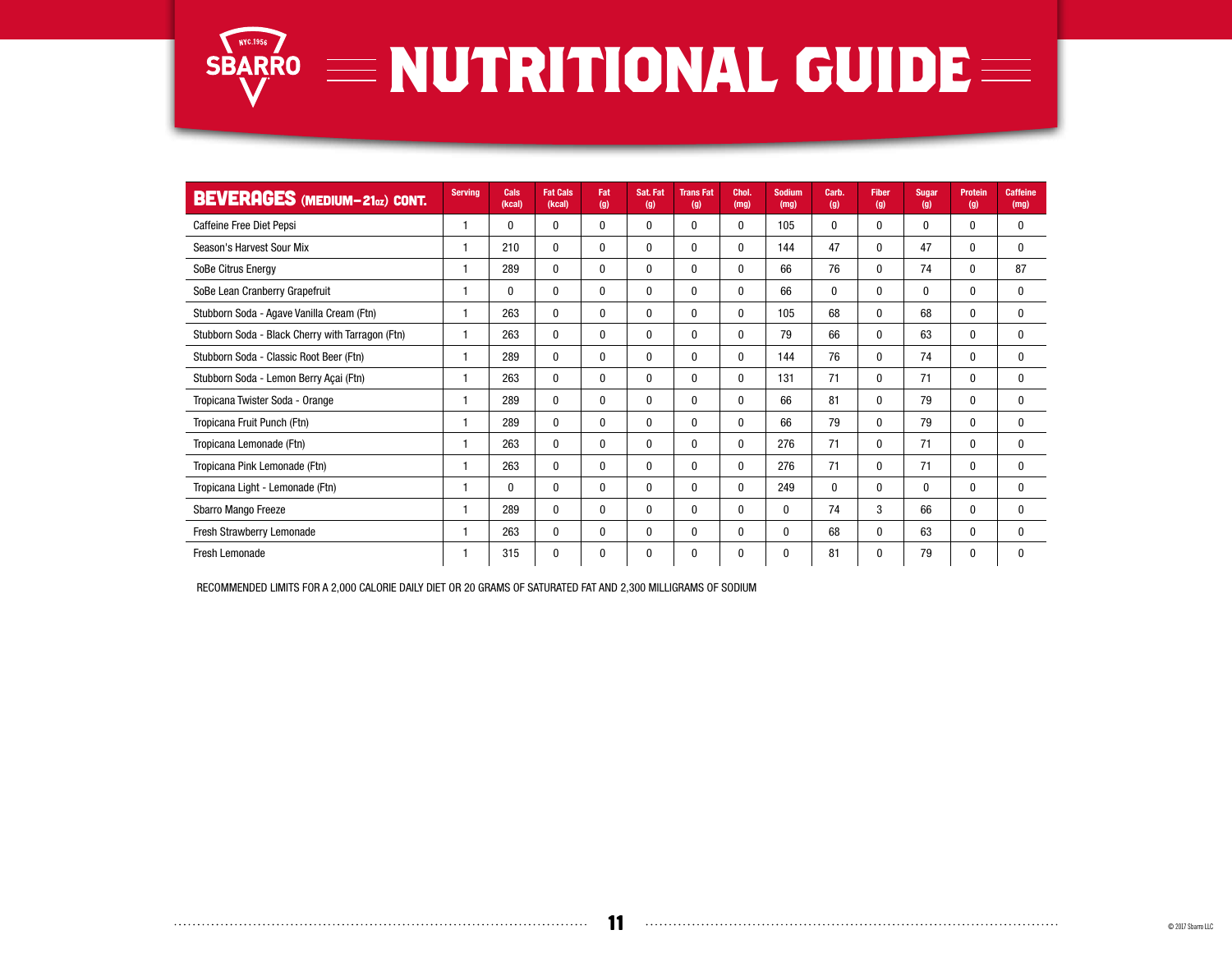

## SBARRO **NUTRITIONAL GUIDE**

| <b>BEVERAGES (LARGE-32oz)</b>             | <b>Serving</b> | Cals<br>(kcal) | <b>Fat Cals</b><br>(kcal) | Fat<br>(g)   | Sat. Fat<br>(g) | <b>TransFat</b><br>(g) | Chol.<br>(mg) | <b>Sodium</b><br>(mg) | Carb.<br>(g)   | <b>Fiber</b><br>(g) | <b>Sugar</b><br>(g) | <b>Protein</b><br>(g) | <b>Caffeine</b><br>(mg) |
|-------------------------------------------|----------------|----------------|---------------------------|--------------|-----------------|------------------------|---------------|-----------------------|----------------|---------------------|---------------------|-----------------------|-------------------------|
| Brisk Iced Tea & Lemonade                 | $\mathbf{1}$   | 160            | 0                         | 0            | 0               | 0                      | 0             | 100                   | 44             | $\mathbf{0}$        | 44                  | 0                     | 14                      |
| <b>Brisk Lemon Iced Tea</b>               | 1              | 200            | $\mathbf{0}$              | $\mathbf{0}$ | 0               | 0                      | 0             | 120                   | 60             | $\mathbf{0}$        | 60                  | $\mathbf{0}$          | 14                      |
| <b>Brisk Mango Iced Tea</b>               | $\mathbf{1}$   | 200            | 0                         | 0            | 0               | 0                      | 0             | 100                   | 52             | 0                   | 52                  | 0                     | 16                      |
| Brisk No Calorie Peach Iced Green Tea     | $\mathbf{1}$   | $\mathbf{0}$   | $\pmb{0}$                 | $\pmb{0}$    | 0               | $\pmb{0}$              | 0             | 280                   | $\pmb{0}$      | $\mathbf 0$         | $\mathbf{0}$        | 0                     | 16                      |
| Brisk Raspberry Iced Tea                  | $\mathbf{1}$   | 200            | $\mathbf{0}$              | $\mathbf{0}$ | 0               | $\bf{0}$               | $\bf{0}$      | 120                   | 52             | $\mathbf{0}$        | 52                  | $\mathbf{0}$          | 14                      |
| <b>Brisk Sweet Iced Tea</b>               | $\mathbf{1}$   | 200            | $\mathbf 0$               | $\mathbf{0}$ | 0               | $\mathbf 0$            | $\mathbf 0$   | 120                   | 56             | $\mathbf{0}$        | 56                  | 0                     | 40                      |
| Brisk Unsweetened No Lemon Iced Tea       | $\mathbf{1}$   | $\mathbf{0}$   | $\pmb{0}$                 | $\pmb{0}$    | 0               | $\pmb{0}$              | 0             | 120                   | $\bf{0}$       | $\mathbf 0$         | $\bf{0}$            | 0                     | 44                      |
| Caleb's Kola                              | $\mathbf{1}$   | 360            | $\pmb{0}$                 | $\pmb{0}$    | 0               | $\mathbf 0$            | $\pmb{0}$     | 180                   | 96             | $\mathbf 0$         | 92                  | $\mathbf{0}$          | 84                      |
| Diet Caleb's Kola                         | $\mathbf{1}$   | $\mathbf{0}$   | 0                         | 0            | 0               | 0                      | 0             | 180                   | L,             | $\mathbf{0}$        | $\bf{0}$            | $\mathbf{0}$          | 88                      |
| Dole Juice - Apple                        | $\mathbf{1}$   | 480            | $\pmb{0}$                 | 0            | 0               | $\pmb{0}$              | $\pmb{0}$     | 140                   | 116            | $\mathbf 0$         | 104                 | 0                     | $\mathbf 0$             |
| Dole Cranberry Juice Drink                | $\mathbf{1}$   | 480            | 0                         | 0            | 0               | 0                      | 0             | 200                   | 124            | 0                   | 116                 | $\mathbf{0}$          | $\mathbf{0}$            |
| Dole Old Fashioned Lemonade               | $\mathbf{1}$   | 440            | $\mathbf 0$               | 0            | 0               | 0                      | 0             | 400                   | 120            | $\mathbf{0}$        | 116                 | $\mathbf{0}$          | $\mathbf{0}$            |
| Dole Juice - Orange Juice with Pulp (Ftn) | $\mathbf{1}$   | 480            | 0                         | 0            | 0               | 0                      | 0             | 120                   | 112            | Ĭ.                  | 88                  | 8                     | $\mathbf 0$             |
| Flavor Works Flavor Shots - Cherry        | $\mathbf{1}$   | $\bf{0}$       | $\pmb{0}$                 | 0            | 0               | 0                      | $\pmb{0}$     | $\pmb{0}$             | $\mathbf 0$    | $\mathbf{0}$        | $\mathbf{0}$        | 0                     | $\mathbf 0$             |
| Flavor Works Flavor Shots - Grape         | $\mathbf{1}$   | $\bf{0}$       | $\mathbf{0}$              | $\mathbf{0}$ | 0               | $\mathbf{0}$           | 0             | $\bf{0}$              | $\mathbf{0}$   | $\mathbf{0}$        | $\bf{0}$            | 0                     | $\mathbf{0}$            |
| Flavor Works Flavor Shots - Lemon         | $\mathbf{1}$   | $\bf{0}$       | $\mathbf{0}$              | $\mathbf{0}$ | 0               | 0                      | 0             | $\mathbf{0}$          | $\mathbf{0}$   | $\mathbf{0}$        | $\bf{0}$            | 0                     | $\mathbf{0}$            |
| Flavor Works Flavor Shots - Lime          | $\mathbf{1}$   | $\pmb{0}$      | $\pmb{0}$                 | $\pmb{0}$    | 0               | $\pmb{0}$              | $\pmb{0}$     | $\pmb{0}$             | 0              | $\pmb{0}$           | $\pmb{0}$           | 0                     | $\mathbf{0}$            |
| Flavor Works Flavor Shots - Peach         | $\mathbf{1}$   | $\mathbf{0}$   | $\mathbf 0$               | 0            | 0               | $\mathbf 0$            | $\mathbf 0$   | $\mathbf{0}$          | $\mathbf 0$    | $\mathbf 0$         | $\mathbf{0}$        | 0                     | $\mathbf{0}$            |
| Flavor Works Flavor Shots - Raspberry     | $\mathbf{1}$   | $\bf{0}$       | $\mathbf{0}$              | $\mathbf{0}$ | 0               | $\bf{0}$               | $\mathbf 0$   | $\bf{0}$              | $\bf{0}$       | $\mathbf{0}$        | $\bf{0}$            | 0                     | $\mathbf{0}$            |
| Flavor Works Flavor Shots - Strawberry    | $\mathbf{1}$   | $\bf{0}$       | 0                         | 0            | 0               | 0                      | 0             | $\bf{0}$              | $\bf{0}$       | $\mathbf{0}$        | $\bf{0}$            | 0                     | $\mathbf 0$             |
| Flavor Works Flavor Shots - Vanilla       | $\mathbf{1}$   | $\mathbf{0}$   | $\pmb{0}$                 | $\pmb{0}$    | 0               | $\pmb{0}$              | $\pmb{0}$     | $\mathbf{0}$          | $\bf{0}$       | $\pmb{0}$           | $\bf{0}$            | $\mathbf{0}$          | $\mathbf{0}$            |
| Gatorade Fruit Punch                      | $\mathbf{1}$   | 240            | 0                         | 0            | 0               | 0                      | 0             | 440                   | 64             | $\mathbf{0}$        | 60                  | 0                     | $\mathbf 0$             |
| Gatorade Lemon-Lime                       | $\mathbf{1}$   | 240            | $\pmb{0}$                 | 0            | 0               | $\pmb{0}$              | 0             | 440                   | 64             | $\pmb{0}$           | 60                  | 0                     | $\bf{0}$                |
| Gatorade Orange                           | $\mathbf{1}$   | 240            | 0                         | $\pmb{0}$    | 0               | $\pmb{0}$              | 0             | 480                   | 64             | $\mathbf{0}$        | 60                  | 0                     | $\mathbf 0$             |
| Gatorade Fierce Grape                     | $\mathbf{1}$   | 240            | $\mathbf{0}$              | $\mathbf{0}$ | 0               | $\bf{0}$               | 0             | 440                   | 64             | $\mathbf{0}$        | 60                  | $\mathbf{0}$          | $\mathbf 0$             |
| G <sub>2</sub> - Fruit Punch              | 1              | 60             | 0                         | 0            | 0               | 0                      | 0             | 280                   | 12             | 0                   | 12                  | 0                     | $\mathbf{0}$            |
| G <sub>2</sub> - Grape                    | $\mathbf{1}$   | 60             | 0                         | 0            | 0               | $\pmb{0}$              | $\pmb{0}$     | 280                   | $\overline{4}$ | $\pmb{0}$           | 12                  | 0                     | $\mathbf{0}$            |
| IZZE TwiZt - Clementine                   | $\mathbf{1}$   | 280            | $\pmb{0}$                 | $\pmb{0}$    | 0               | $\mathbf 0$            | 0             | 300                   | 76             | $\mathbf 0$         | 72                  | 0                     | $\bf{0}$                |
| IZZE TwiZt - Grapefruit                   | $\mathbf{1}$   | 320            | 0                         | 0            | 0               | 0                      | $\bf{0}$      | 200                   | 80             | 0                   | 76                  | 0                     | $\boldsymbol{0}$        |
| Lifewater Yumberry Pomegranate - 0 Cal    | 1              | $\pmb{0}$      | $\pmb{0}$                 | 0            | 0               | 0                      | $\pmb{0}$     | 120                   | 0              | 0                   | $\pmb{0}$           | 0                     | 0                       |

RECOMMENDED LIMITS FOR A 2,000 CALORIE DAILY DIET OR 20 GRAMS OF SATURATED FAT AND 2,300 MILLIGRAMS OF SODIUM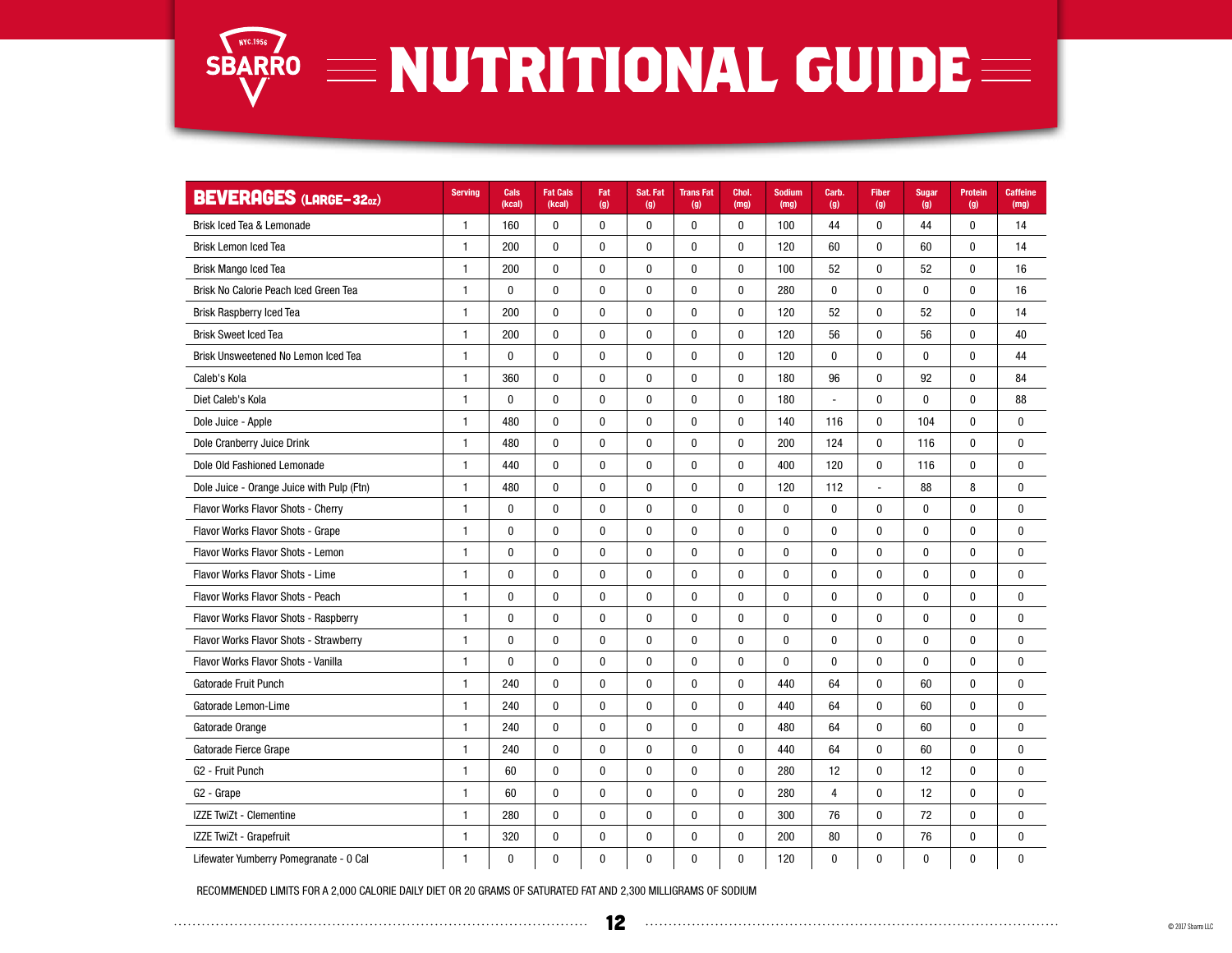

| <b>BEVERAGES (LARGE-320Z) CONT.</b>          | <b>Serving</b> | Cals<br>(kcal) | <b>Fat Cals</b><br>(kcal) | Fat<br>(g)   | Sat. Fat<br>(g) | <b>TransFat</b><br>(g) | Chol.<br>(mg) | <b>Sodium</b><br>(mg) | Carb.<br>(g) | <b>Fiber</b><br>(g) | <b>Sugar</b><br>(g) | <b>Protein</b><br>(g) | <b>Caffeine</b><br>(mg) |
|----------------------------------------------|----------------|----------------|---------------------------|--------------|-----------------|------------------------|---------------|-----------------------|--------------|---------------------|---------------------|-----------------------|-------------------------|
| Lipton Brewed Iced Tea Green Tea with Citrus | $\mathbf{1}$   | 280            | $\pmb{0}$                 | $\pmb{0}$    | $\pmb{0}$       | $\pmb{0}$              | $\bf{0}$      | 260                   | 76           | $\pmb{0}$           | 76                  | $\mathbf 0$           | 40                      |
| Lipton Brewed Iced Tea Sweetened             | $\mathbf{1}$   | 280            | $\pmb{0}$                 | $\pmb{0}$    | $\pmb{0}$       | $\pmb{0}$              | 0             | 240                   | 72           | 0                   | 72                  | $\mathbf{0}$          | 18                      |
| Lipton Brewed Iced Tea Unsweetened           | 1              | $\pmb{0}$      | $\pmb{0}$                 | $\pmb{0}$    | $\pmb{0}$       | $\pmb{0}$              | $\pmb{0}$     | 320                   | $\pmb{0}$    | $\pmb{0}$           | $\pmb{0}$           | $\mathbf{0}$          | 18                      |
| Lipton Peach Iced Tea                        | $\mathbf{1}$   | 180            | $\mathbf 0$               | $\mathbf{0}$ | 0               | $\mathbf 0$            | $\bf{0}$      | 180                   | 48           | $\mathbf{0}$        | 48                  | $\mathbf{0}$          | 36                      |
| Manzanita Sol                                | $\mathbf{1}$   | 440            | 0                         | $\bf{0}$     | 0               | $\bf{0}$               | $\pmb{0}$     | 100                   | 116          | 0                   | 112                 | $\mathbf{0}$          | $\mathbf{0}$            |
| Manzanita - Jamaica Sol                      | $\mathbf{1}$   | 400            | $\pmb{0}$                 | $\pmb{0}$    | 0               | $\pmb{0}$              | $\pmb{0}$     | 340                   | 104          | $\mathbf 0$         | 104                 | $\mathbf 0$           | $\mathbf 0$             |
| Manzanita - Sandia Sol                       | $\mathbf{1}$   | 240            | $\pmb{0}$                 | $\pmb{0}$    | 0               | $\pmb{0}$              | $\pmb{0}$     | 140                   | 64           | $\pmb{0}$           | 64                  | $\pmb{0}$             | $\mathbf{0}$            |
| Manzanita - Tamarindo Sol                    | $\mathbf{1}$   | 400            | $\pmb{0}$                 | $\pmb{0}$    | 0               | $\mathbf 0$            | $\pmb{0}$     | 200                   | 108          | 0                   | 108                 | $\mathbf{0}$          | $\mathbf{0}$            |
| Manzanita - Toronja Sol                      | $\mathbf{1}$   | 400            | 0                         | $\bf{0}$     | 0               | $\bf{0}$               | $\bf{0}$      | 200                   | 108          | $\mathbf{0}$        | 108                 | $\mathbf{0}$          | $\bf{0}$                |
| Mirinda - Strawberry                         | $\mathbf{1}$   | 440            | 0                         | 0            | 0               | $\bf{0}$               | $\bf{0}$      | 200                   | 116          | 0                   | 116                 | $\mathbf{0}$          | 0                       |
| <b>Mist TWST</b>                             | 1              | 400            | $\pmb{0}$                 | $\pmb{0}$    | $\pmb{0}$       | $\pmb{0}$              | $\pmb{0}$     | 80                    | 108          | $\pmb{0}$           | 108                 | $\mathbf{0}$          | $\mathbf 0$             |
| Diet Mist TWST                               | $\mathbf{1}$   | $\bf{0}$       | 0                         | $\bf{0}$     | 0               | $\bf{0}$               | $\bf{0}$      | 100                   | $\bf{0}$     | 0                   | 0                   | $\mathbf{0}$          | $\bf{0}$                |
| Mtn Dew                                      | $\mathbf{1}$   | 440            | $\pmb{0}$                 | $\pmb{0}$    | $\pmb{0}$       | $\pmb{0}$              | $\pmb{0}$     | 140                   | 116          | $\pmb{0}$           | 116                 | $\mathbf{0}$          | 144                     |
| Mtn Dew Baja Blast                           | $\mathbf{1}$   | 440            | $\mathbf{0}$              | $\bf{0}$     | $\mathbf{0}$    | $\bf{0}$               | $\bf{0}$      | 120                   | 116          | $\mathbf 0$         | 116                 | $\mathbf{0}$          | 144                     |
| Mtn Dew Code Red                             | $\mathbf{1}$   | 440            | $\pmb{0}$                 | $\pmb{0}$    | 0               | $\pmb{0}$              | $\pmb{0}$     | 140                   | 124          | $\pmb{0}$           | 124                 | $\mathbf 0$           | 144                     |
| Mtn Dew Pitch Black                          | $\mathbf{1}$   | 440            | $\pmb{0}$                 | $\pmb{0}$    | $\pmb{0}$       | $\pmb{0}$              | $\pmb{0}$     | 120                   | 120          | 0                   | 120                 | $\mathbf 0$           | 144                     |
| Mtn Dew Sangrita Blast                       | $\mathbf{1}$   | 440            | $\pmb{0}$                 | $\pmb{0}$    | 0               | $\pmb{0}$              | $\pmb{0}$     | 220                   | 120          | $\pmb{0}$           | 120                 | $\bf{0}$              | 144                     |
| Diet Mtn Dew                                 | $\mathbf{1}$   | $\mathbf 0$    | $\pmb{0}$                 | $\pmb{0}$    | $\pmb{0}$       | $\pmb{0}$              | $\pmb{0}$     | 160                   | $\bf{0}$     | $\pmb{0}$           | $\mathbf 0$         | $\mathbf 0$           | 144                     |
| Mtn Dew Kickstart - Black Cherry             | $\mathbf{1}$   | 160            | $\mathbf{0}$              | $\mathbf{0}$ | $\mathbf{0}$    | $\mathbf 0$            | $\bf{0}$      | 140                   | 40           | $\mathbf{0}$        | 40                  | $\mathbf{0}$          | 184                     |
| Mtn Dew Kickstart - Orange Citrus            | $\mathbf{1}$   | 160            | $\pmb{0}$                 | $\bf{0}$     | 0               | $\bf{0}$               | $\bf{0}$      | 140                   | 44           | 0                   | 40                  | $\mathbf{0}$          | 184                     |
| Mug Root Beer                                | $\mathbf{1}$   | 400            | $\pmb{0}$                 | $\pmb{0}$    | 0               | $\pmb{0}$              | $\pmb{0}$     | 120                   | 104          | $\pmb{0}$           | 104                 | $\mathbf{0}$          | $\mathbf{0}$            |
| Mug Root Beer Made With Real Sugar           | $\mathbf{1}$   | 400            | 0                         | $\pmb{0}$    | 0               | $\boldsymbol{0}$       | $\pmb{0}$     | 160                   | 100          | 0                   | 100                 | $\bf{0}$              | 0                       |
| Patio Ginger Ale                             | $\mathbf{1}$   | 360            | $\pmb{0}$                 | $\pmb{0}$    | 0               | $\pmb{0}$              | $\pmb{0}$     | 80                    | 92           | $\pmb{0}$           | 92                  | $\mathbf 0$           | $\mathbf 0$             |
| Patio Quinine Tonic                          | $\mathbf{1}$   | 320            | $\mathbf{0}$              | $\bf{0}$     | 0               | $\bf{0}$               | $\mathbf{0}$  | 80                    | 88           | $\mathbf{0}$        | 88                  | $\mathbf{0}$          | $\mathbf{0}$            |
| Patio Red Cherry                             | $\mathbf{1}$   | 440            | $\pmb{0}$                 | $\pmb{0}$    | 0               | $\pmb{0}$              | $\pmb{0}$     | 120                   | 116          | 0                   | 116                 | $\mathbf{0}$          | $\mathbf{0}$            |
| Pepsi                                        | $\mathbf{1}$   | 400            | $\pmb{0}$                 | $\pmb{0}$    | $\pmb{0}$       | $\pmb{0}$              | $\pmb{0}$     | 80                    | 112          | 0                   | 112                 | $\mathbf{0}$          | 100                     |
| <b>Caffeine Free Pepsi</b>                   | 1              | 400            | $\pmb{0}$                 | $\bf{0}$     | 0               | $\pmb{0}$              | $\pmb{0}$     | 80                    | 112          | $\pmb{0}$           | 112                 | $\pmb{0}$             | $\mathbf{0}$            |
| Pepsi Wild Cherry                            | $\mathbf{1}$   | 400            | $\pmb{0}$                 | $\pmb{0}$    | 0               | $\pmb{0}$              | $\pmb{0}$     | 80                    | 112          | 0                   | 112                 | $\mathbf{0}$          | 100                     |
| Pepsi Zero Sugar                             | $\mathbf{1}$   | 0              | $\pmb{0}$                 | $\pmb{0}$    | $\pmb{0}$       | $\bf{0}$               | 0             | 100                   | $\pmb{0}$    | 0                   | 0                   | $\mathbf{0}$          | 184                     |
| Diet Pepsi                                   | $\mathbf{1}$   | 0              | 0                         | 0            | 0               | 0                      | 0             | 160                   | $\pmb{0}$    | 0                   | 0                   | 0                     | 88                      |

RECOMMENDED LIMITS FOR A 2,000 CALORIE DAILY DIET OR 20 GRAMS OF SATURATED FAT AND 2,300 MILLIGRAMS OF SODIUM